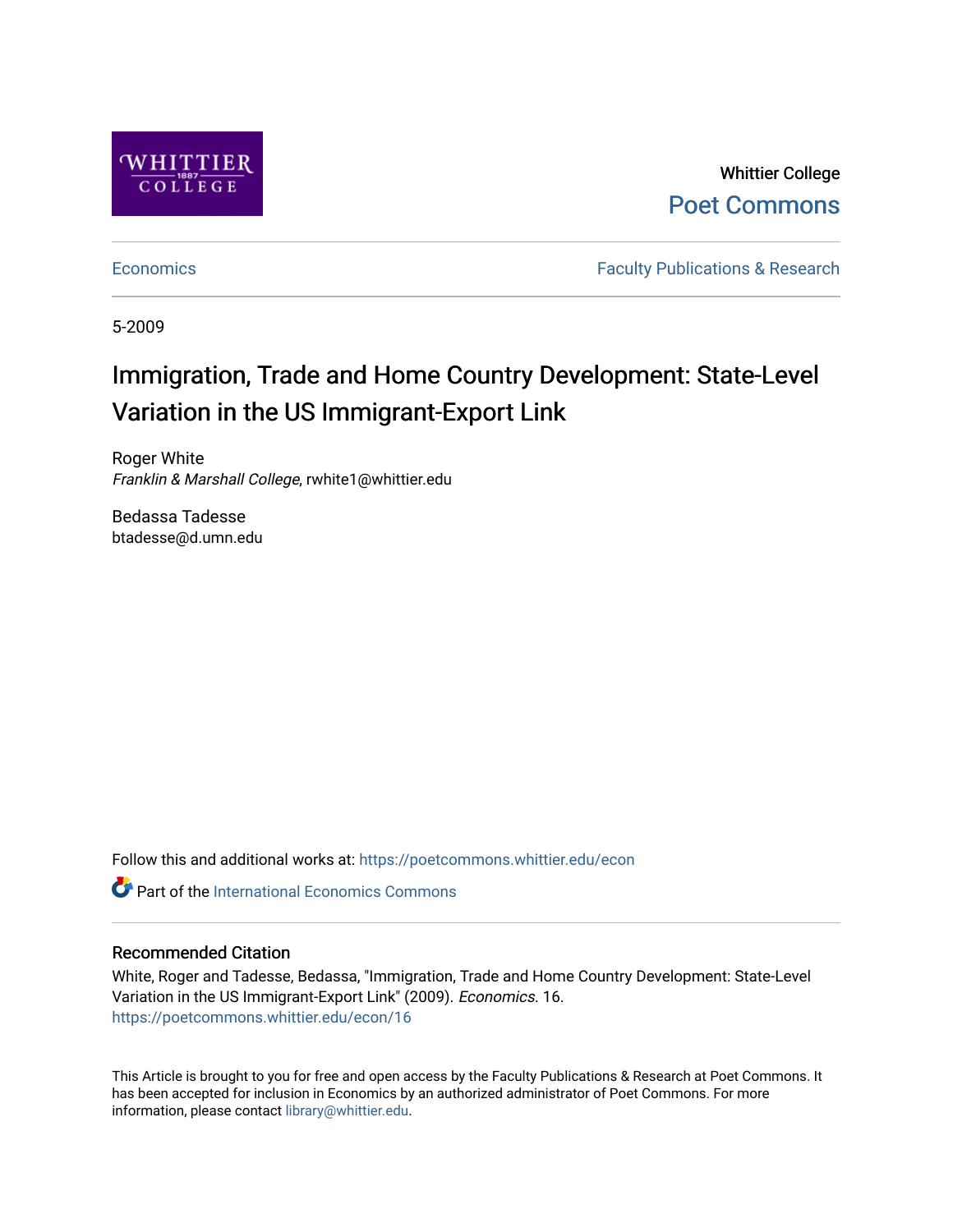# Immigration, Trade and Home Country Development: State-Level Variation in the US Immigrant*–*Export Link

Roger White

Published online: 15 April 2009  $\circ$  Springer Science + Business Media B.V. 2009

Abstract This article examines the pro-trade influence of immigrants using data on state-level exports from the 48 contiguous USA to 28 countries during the year 1993. Immigrants from lesser developed countries are found to exert stronger proportional effects on state-level exports relative to the immigrants from more developed countries. Calculation of absolute immigrant effects at state, regional and national levels also reveal influences of immigrants from developing countries are of greater magnitude; however, results depend on the metric employed to categorize countries as developing or developed. The findings emphasize the importance of immigrants' connections to business and social networks and allow for an improved understanding of the role that information asymmetries play in fomenting opportunities for immigrants to enhance trade.

Résumé Nous examinons l'influence pro-commerce des immigrés en utilisant des données sur les exports au niveau national des 48 états contigus des États-Unis, à 28 pays pendant l'année 1993. On trouve que les immigrés des pays moins développés exercent de plus forts effets proportionnels sur les exports au niveau national par rapport aux immigrés des pays plus développés. Le calcul des effets-immigrés absolus au niveau de l'état, de la région, et de la nation révèlent aussi que les influences des immigrés des pays en voie de développement sont d'une plus grande ampleur; les résultats dépendent pourtant de la métrique employée pour caractériser les pays comme en voie de développement ou développés. Les conclusions soulignent l'importance des liens des immigrés aux réseaux commerciaux et sociaux et permettent une compréhension améliorée du rôle joué par des assymétries de renseignment dans la création des occasions pour l'augmentation du commerce par les immigrés.

Keywords Development . Gravity . Immigration . State-level exports

Mots clés développement  $\cdot$  gravité  $\cdot$  immigration  $\cdot$  exports au niveau national

R. White  $(\boxtimes)$ 

Department of Economics, Franklin & Marshall College, 415 Harrisburg Pike, Lancaster, PA 17603, USA e-mail: roger.white@fandm.edu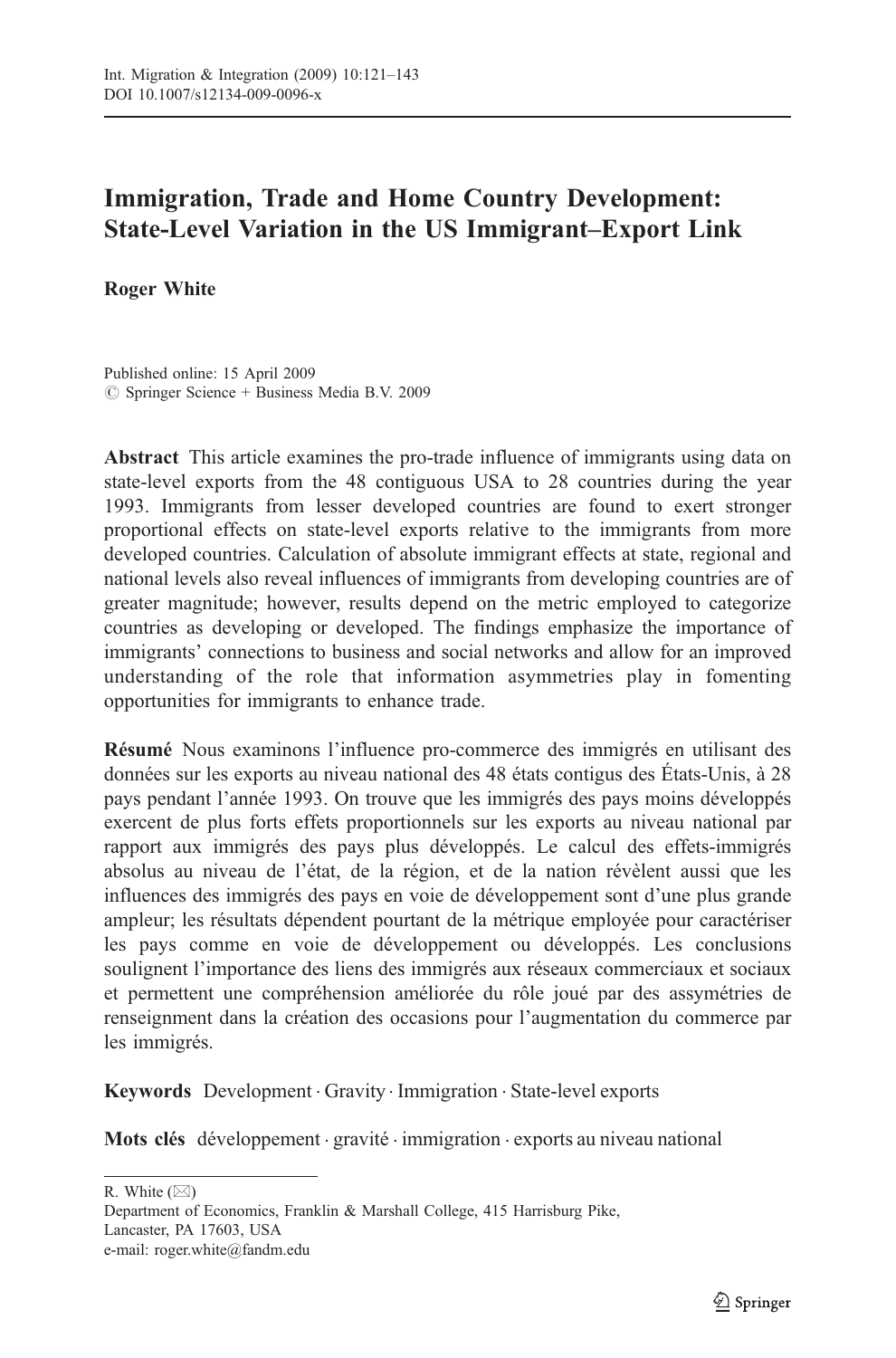#### Introduction

In recent years, as the public debate surrounding the USA immigration policy has become more heated and increasingly contentious, a growing literature has documented a positive relationship between immigrants and host-home country trade flows. Although numerous social ills, including job loss, crime, and a strain on social service provision are cited as anticipated results of immigration, the trade-enhancing influences of immigrants rarely, if ever, enter into discussions of immigration policy. Policy formulation would benefit from an accurate accounting of all effects attributable to immigration. To that end, we examine one facet of the immigrant–trade relationship: the influence of immigrants on US state-level exports and whether variation exists in the state-level immigrant–export link across home country development classifications. The findings provide for an improved understanding of the importance of immigrant networks as a means by which trade is facilitated and, in doing so, add to the relevant literature while also conferring benefits to the immigration policy debate.

There are two channels through which immigrants are thought to influence US exports to their home countries. First, immigrants may arrive in the host country in possession of information relating to home country markets that, if successfully exploited, reduces transaction costs and thus may increase exports. Such information could range from seemingly innocuous language skills to understanding the complexities of informal contracting procedures and/or expectations of culture-specific business practices. Second, exports may increase if immigrants maintain connections to business or social networks that ameliorate search costs associated with the matching of buyers and sellers or that act as a form of implicit insurance that fosters the completion of trade deals via a reputation-maintenance effect. In both instances, immigrants' network connections would reduce the extent of asymmetric information and potentially facilitate exports.

Gould ([1994\)](#page-22-0), using US data, is the first to document a positive influence of immigrants on home-host country trade. Although a detailed review of the related research is beyond the scope of this paper, to provide an indication of the voluminous literature that exists on the topic, we note that White [\(2007a](#page-22-0), [2009\)](#page-23-0) and Mundra [\(2005](#page-22-0)) extend the work of Gould [\(1994](#page-22-0)) and report positive immigrant influences on US trade. Similarly, pro-trade immigrant influences are reported for many other home countries: White and Tadesse ([2007\)](#page-23-0) for Australia; Wagner et al. [\(2002](#page-22-0)), Head and Ries ([1998\)](#page-22-0), and Helliwell [\(1997](#page-22-0)) for Canada; White ([2007b](#page-23-0)) for Denmark; Piperakis et al. [\(2003](#page-22-0)) for Greece; White and Tadesse [\(2009](#page-23-0)) for Italy; Hong and Santhapparaj ([2006\)](#page-22-0) for Malaysia; Bryant and Law ([2004\)](#page-22-0) for New Zealand; Blanes ([2003,](#page-21-0) [2006\)](#page-21-0) for Spain; and Girma and Yu [\(2002](#page-22-0)) for the UK. Focusing on the role of networks, Combes et al. [\(2005\)](#page-22-0) examine intra-France trade and report a pro-trade influence of migrants. Similarly, Greenaway et al. ([2007\)](#page-22-0) and Rauch and Trindade ([2002\)](#page-22-0) employ Chinese population shares to represent the presence of ethnic Chinese networks and report that such networks increase bilateral trade flows. Finally, Blanes [\(2005](#page-21-0)) and Blanes and Martín-Montaner ([2006\)](#page-22-0) for Spain and White [\(2008](#page-23-0)) for the US report that immigrants exert positive influences on intra-industry trade.

Several recent studies that examine the influence of immigrants on US state-level exports emphasize the role of networks but fail to consider possible variation in the trade-enhancing influences of immigrants across home countries (Tadesse and White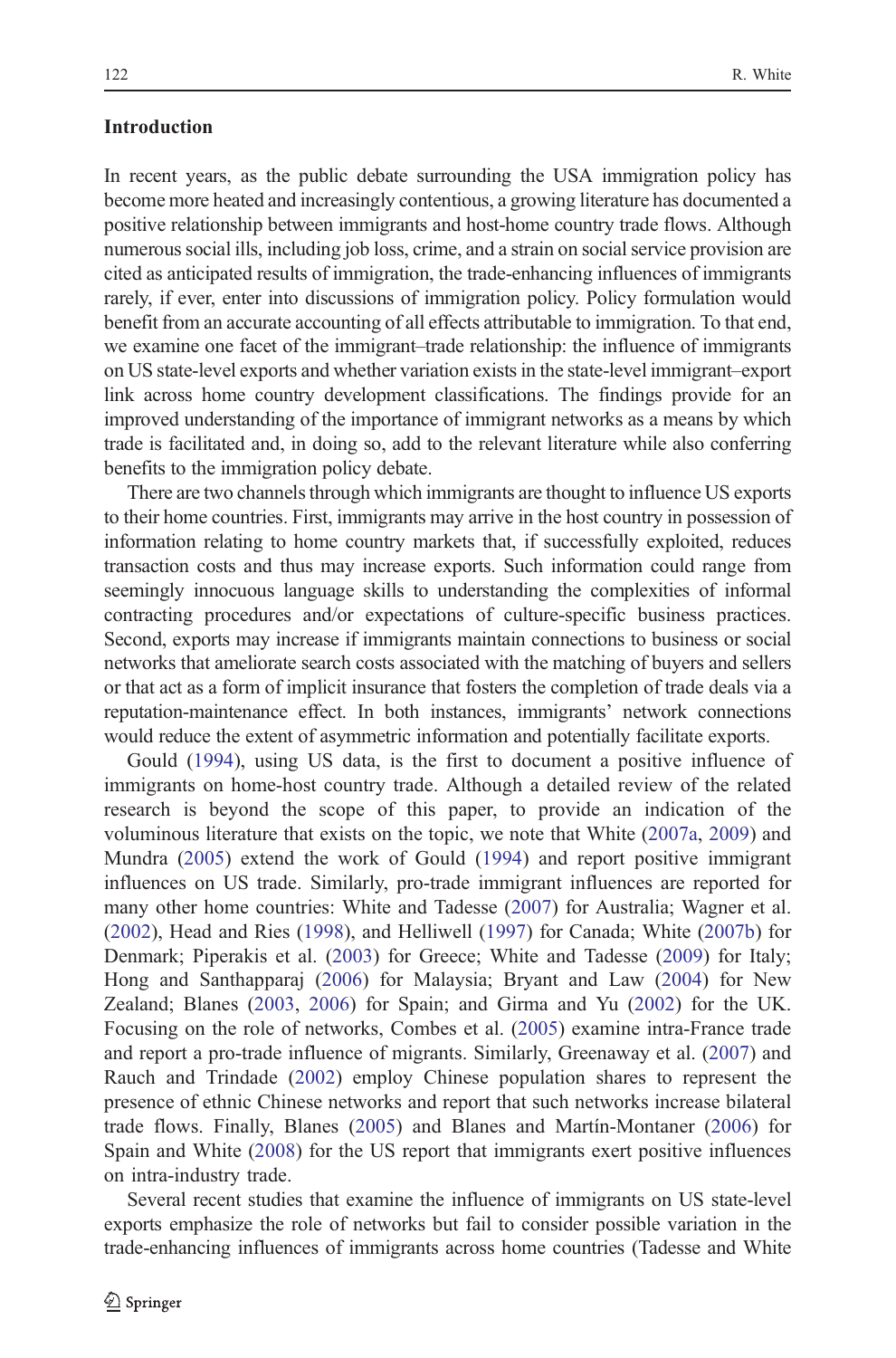[2008;](#page-22-0) Dunlevy [2006;](#page-22-0) Herander and Saavedra [2005](#page-22-0); Bardhan and Guhathakurta [2005\)](#page-21-0). Exceptions are Bandyopadhyay et al. ([2008](#page-21-0)) and Co et al. ([2004](#page-22-0)). Using data on exports from each of the 50 states and the District of Columbia to 29 countries for the years 1989–1990 and 1999–2000, the authors find that ethnic networks are important for only a subset of countries but are considerably greater in magnitude for this cohort relative to effects reported in studies that assume identical immigrant–export effects for all home countries. Several explanations are offered for the observed variation. For example, cultural and institutional differences between host and home countries would likely correspond with greater information asymmetries and afford opportunities for immigrants to increase trade. Similarly, linguistic differences, at times used as a proxy for cultural dissimilarity (Dunlevy [2006](#page-22-0); Hutchinson [2002;](#page-22-0) Boisso and Ferrantino [1997\)](#page-22-0), may impede the writing and enforcement of contracts and thus hinder the initiation and completion of trade deals. Although these explanations are certainly plausible, we consider the basis for the observed variation an open empirical question and posit that lesser-developed countries are more likely than developed countries to lack the institutions and/or formal channels that facilitate trade. Accordingly, immigrants from such countries may face relatively greater opportunities to utilize their network connections and, thus, to exert positive influences on exports.

Although findings presented in this paper are relevant to Bandyopadhyay et al. [\(2008](#page-21-0)), in many aspects, the work is more closely linked to that of Co et al. ([2004\)](#page-22-0). Employing data for state-level exports to 28 immigrant home countries during the year 1993, Co et al. ([2004\)](#page-22-0) examine variation in the immigrant–export relationship by stratifying their sample according to OECD membership and estimating identical regression equations for the OECD member and non-member samples. The authors then construct confidence intervals for the estimated coefficients on the immigrant stock variables. Because the confidence intervals are found to overlap, the authors conclude that there is no difference between developed and developing home countries in terms of the effects of immigrants on state-level exports. The use of sample stratification and confidence intervals to discern variation in effects is problematic. While coefficients from sub-group regressions represent group-specific effects, using confidence intervals to compare immigrant effects assumes homoskedasticity in variances across the subgroup regressions. Furthermore, although few would disagree that OECD membership correlates with economic development, this metric leads Co et al. [\(2004\)](#page-22-0) to classify Hong Kong, Mexico, and South Korea as developing countries. As Mexico and South Korea joined the OECD in 1994 and 1996, respectively, and the per capita income of Hong Kong exceeds that of many OECD members, it is unlikely that these countries are truly representative of the developing world.

Following Co et al. [\(2004](#page-22-0)), we use cross-sectional data for the year 1993; however, we forgo sample stratification and instead pool our data and employ interaction terms to identify variation in immigrants' influences on state-level exports across a range of home country development classifications. In doing so, we rely upon a broader set of development classifications [OECD membership, UN Human Development Index (HDI) classifications, and World Bank income classifications] than did Co et al. [\(2004](#page-22-0)). Extending the related literature, we illustrate that the homoskedasticity assumption implicitly invoked by Co et al. [\(2004](#page-22-0)) is flawed and that there is, in fact, variation in the immigrant–export relationship. As anticipated, we find that immigrants from lesser developed countries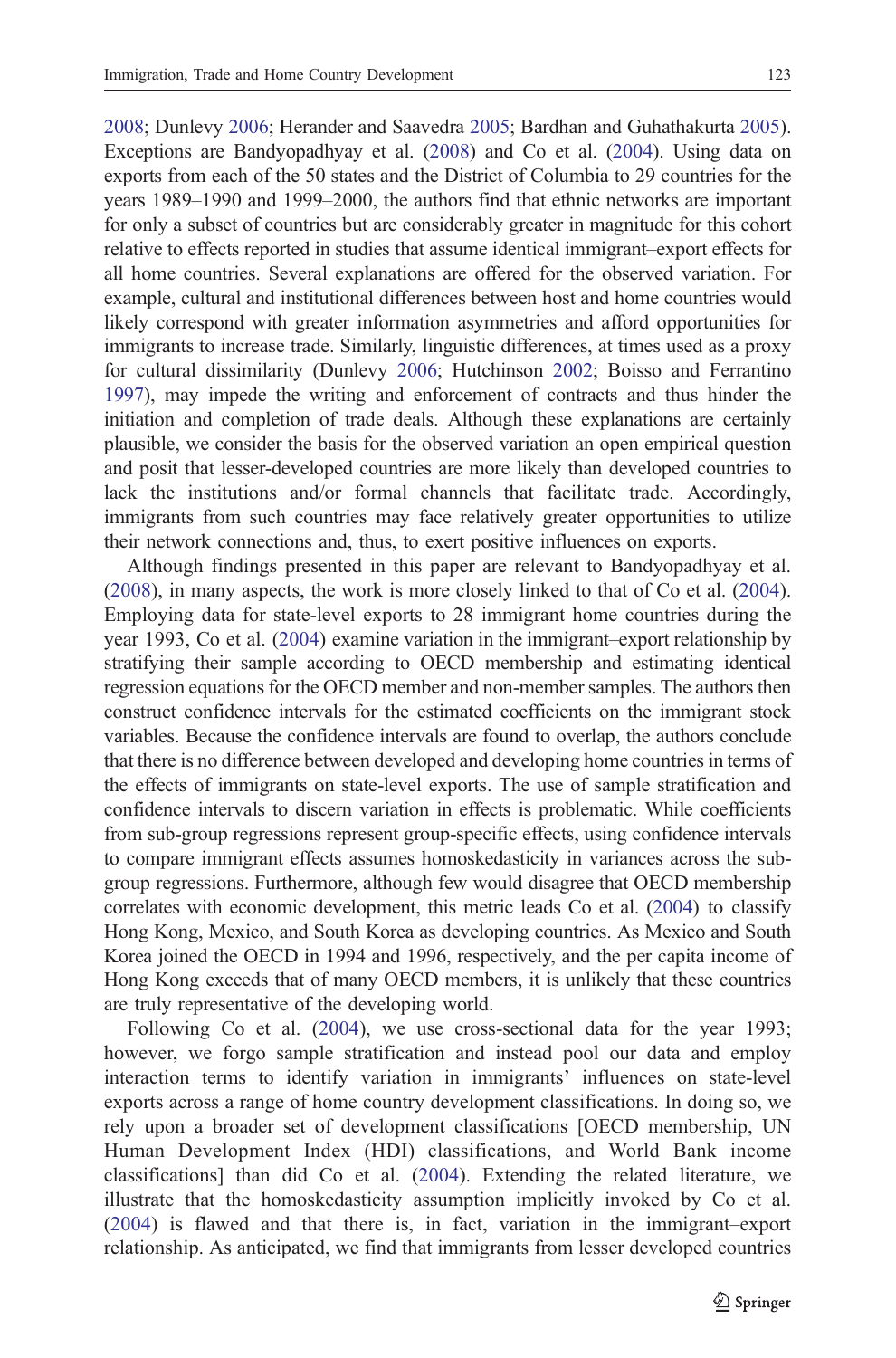<span id="page-4-0"></span>exert stronger proportional effects on state-level exports relative to the effects of immigrants from more developed countries. Additionally, calculation of absolute immigrant effects at state, regional, and national levels suggests that the influence of immigrants from developing countries is often of greater magnitude than the absolute effects estimated for immigrants from developed countries; however, the relative magnitudes of absolute effects depend on the metric employed to categorize home countries as developing or developed. Taken collectively, the results emphasize the importance of immigrants' connections to business and/or social networks and also allow for an improved understanding of the role that information asymmetries play in fomenting opportunities for immigrants to enhance trade flows.

#### Empirical Specification

We begin our analysis by first replicating the estimation strategy of Co et al. [\(2004\)](#page-22-0). Using comparable data for the same 28 home countries and the same time period, we examine the assumption of homoskedasticity in variances across regressions.<sup>1</sup> We then estimate an alternative specification to evaluate variation in proportional immigrant– export effects across a number of home country development classifications. The ordinary least squares technique is employed for both series of estimations. Finally, we estimate average absolute immigrant–export effects at the state-level and consider the existence of potential heterogeneity in effects across development classifications.<sup>2</sup> Consistent with prior research, an augmented gravity specification is employed. The equation employed by Co et al. ([2004](#page-22-0)) is presented as Eq. 1. 3

$$
ln X_{ijt+3} = \alpha_0 + \beta_1 ln IM_{ijt} + \beta_2 ln Y_{jt} + \beta_3 ln Y_{it} + \beta_4 ln POP_{it} + \beta_5 ln POP_{it}
$$
  
+  $\beta_6 ln DIST_{ij} + \beta_7 ln OPEN_{jt} + \beta_8 ln PHONE_{jt} + \beta_9 ADJACENCY_j$   
+  $\beta_{10} NBORDER_i + \beta_{11} SBORDER_i + \beta_{12} WCOAST_i + \beta_{13} ECOAST_i + \varepsilon_{ijt}$   
(1)

 $X_{i,i+3}$  represents state i exports to country j during year t+3. The lag between independent variables and exports follows Co et al. [\(2004\)](#page-22-0), which notes that Gould [\(1994\)](#page-22-0) finds the effects of immigrants on trade begin roughly 3.8 years following arrival.  $Y_{ji}$  represents home country gross domestic product (GDP), a measure of economic mass, with higher values implying greater potential markets for domestic goods. Similarly, gross state product  $(Y_{ii})$  measures a state's capacity to export. The POP variables provide additional controls for home country and host state sizes. The

<sup>1</sup> [Appendix A](#page-21-0) lists the 28 countries included in the data set. Collectively, these countries accounted for 67.4% of US exports in 1993 (Feenstra, [1997](#page-22-0)) and were home countries for 60.2% of the 1990 US foreign-born population (US Bureau of the Census [1993](#page-22-0)).

<sup>&</sup>lt;sup>2</sup> The effect of immigrants on net exports, while an interesting issue that is particularly important for public policy, cannot be examined as import data is not available at the state level. Studies examining the immigrant–trade link using aggregate trade data, however, provide mixed results as to whether immigrants' influences generate increases or decreases in net exports.

<sup>&</sup>lt;sup>3</sup> See Anderson and Van Wincoop ([2003\)](#page-21-0), Eaton and Kortum ([2002\)](#page-22-0), Feenstra et al. ([2001\)](#page-22-0), Deardorff ([1998\)](#page-22-0), Davis [\(1995](#page-22-0)), Bergstrand [\(1985\)](#page-21-0), Helpman and Krugman ([1985\)](#page-22-0), and Anderson ([1979\)](#page-21-0) for theoretical foundations.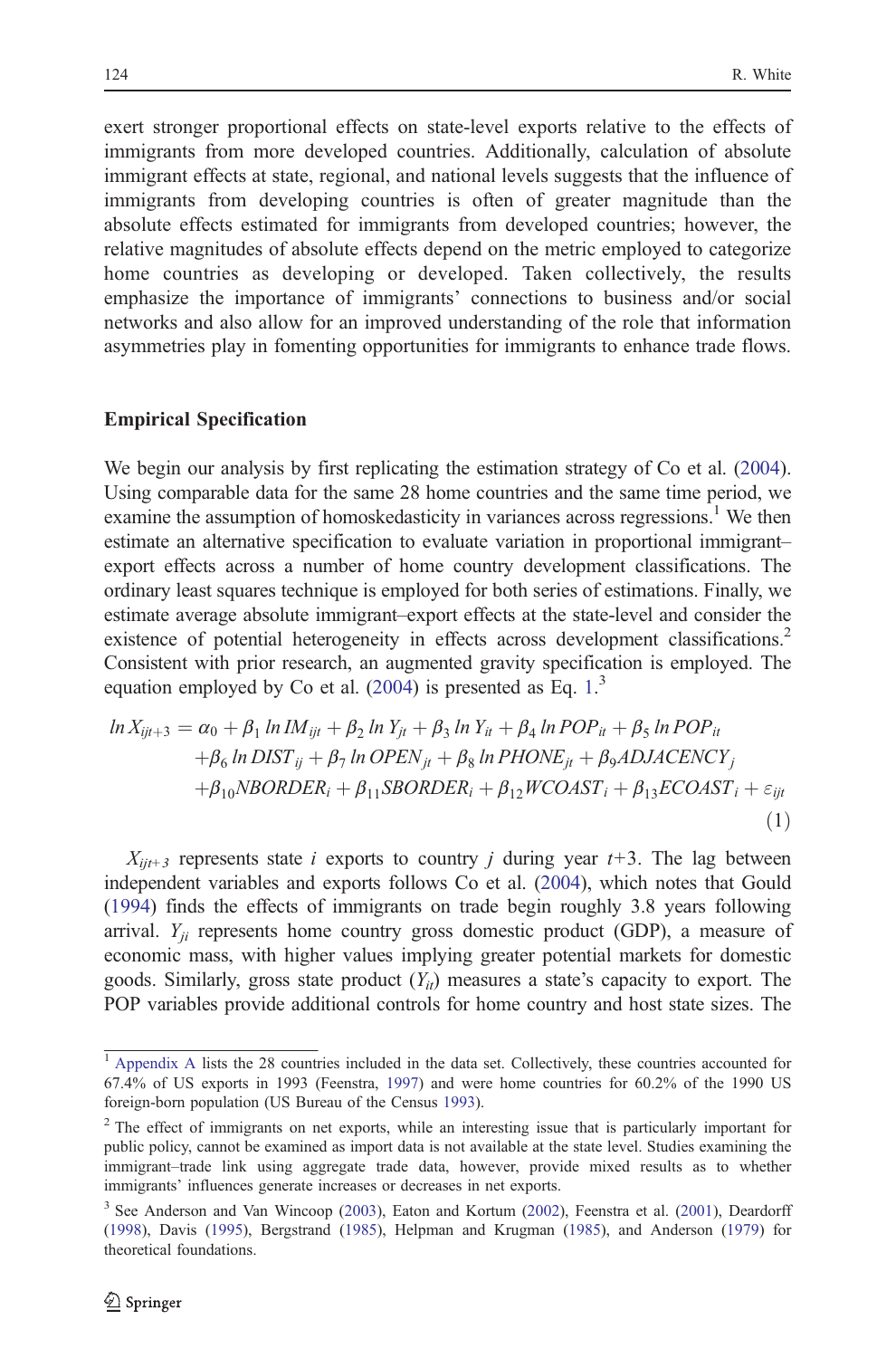<span id="page-5-0"></span>geodesic distance between each state and home country pair  $(DIST_{ii})$  is a proxy for transport costs.  $OPEN_{jt}$ , which is given as the sum of imports and exports divided by GDP, is a measure of general propensity to trade and can be considered to represent a country's integration into the global economy. The number of home country landline telephone connections per  $1,000$  residents (PHONE $_{ij}$ ) reflects infrastructure development. A series of dummy variables  $(ADIACENCY<sub>j</sub>, NBORDER<sub>i</sub>, SBORDER<sub>j</sub>, WCOAST<sub>i</sub>$ and ECOAST<sub>i</sub>) capture potentially unique trading relationships between all states and Canada and Mexico and relationships that may exist between border/coastal states and all other trading partners.<sup>4</sup>

Results of estimating Eq. [1](#page-4-0) for the full sample and for both OECD member and non-OECD member sub-groups are presented in columns a–c of Table [1](#page-6-0). Columns d–i reproduce the results presented in Co et al.  $(2004)$  $(2004)$  $(2004)$ . t tests evaluating differences in coefficients on  $\mathbb{M}_{iit}$  variables across regressions indicate equivalence across the subgroups. However, before drawing conclusions regarding differential effects from the sub-group regressions, it is important to examine the assumption of homoskedasticity in variances across regression estimations. F statistics corresponding to regression results presented in columns b and c, e and f, and h and i are 3.85, 4.56, and 4.62, respectively. Thus, in all cases, the null hypothesis of homoskedasticity must be rejected.

While heteroskedasticity does not bias coefficients, it does bias standard errors and creates problems regarding causal inference. Application of White's heteroskedasticitycorrected covariance matrix compensates for heteroskedasticity within regressions; however, it does not correct for unequal variances across regressions. To address this problem, we alter Eq. [1](#page-4-0) to include a term that interacts the  $IM_{ijt}$  variable with a vector of dummy variables,  $LDC_i$ , which identifies countries as lesser developed. Specifically,  $LDC_i$  contains NON-OECD<sub>i</sub>, MEDIUM HDI<sub>i</sub>, UPPER MIDDLE INCOME<sub>i</sub>, LOWER MIDDLE INCOME<sub>i</sub>, MIDDLE INCOME<sub>i</sub> and LOW INCOME<sub>i</sub>. OECD membership and HDI classification, being dichotomous variables, are treated as general development measures. The United Nations classifies countries as high human development if  $0.8<$ HDI, medium human development if  $0.5<$ HDI<0.8, and low human development if HDI<0.5. Of the 28 home countries included in the data, none are classified by the United Nations as low human development. World Bank classifications, based on per capita gross national income, provide an arguably more detailed development measure. The Bank [\(1997\)](#page-23-0) classifies countries as low income if 1995 GNI per capita<\$765, lower middle income if \$765<GNI per capita<\$3,035, upper middle income if  $$3,035\le$ GNI per capita $$\$9,385$ , and high income if GNI per capita>\$9,385. Eq. 2 presents the general estimation equation.<sup>5</sup>

$$
ln X_{ijt+3} = \alpha_0 + \beta_1 ln IM_{ijt} + \beta_2 (ln IM_{ijt} \times LDC_j) + \beta_3 ln Y_{jt} + \beta_4 ln Y_{it}
$$
  
+  $\beta_5 ln POP_{jt} + \beta_6 ln POP_{it} + \beta_7 ln DIST_{ij} + \beta_8 ln OPEN_{jt}$   
+  $\beta_9 ln PHONE_{jt} + \beta_{10} ADJACENCY_j + \beta_{11} NBORDER_i$   
+  $\beta_{12} SBORDER_i + \beta_{13} WCOAST_i + \beta_{14} ECOAST_i$   
+  $\beta_{LDC} LDC_j + \varepsilon_{ijt}$  (2)

<sup>&</sup>lt;sup>4</sup> [Appendix B](#page-21-0) lists data sources and discusses corresponding variable construction.  $5 \text{ An } F$  test, comparing adjusted R-squared values, indicates that in all cases estimation of Eq. 2 explains a significantly larger share of the variation in exports than does estimation of Eq. [1.](#page-4-0)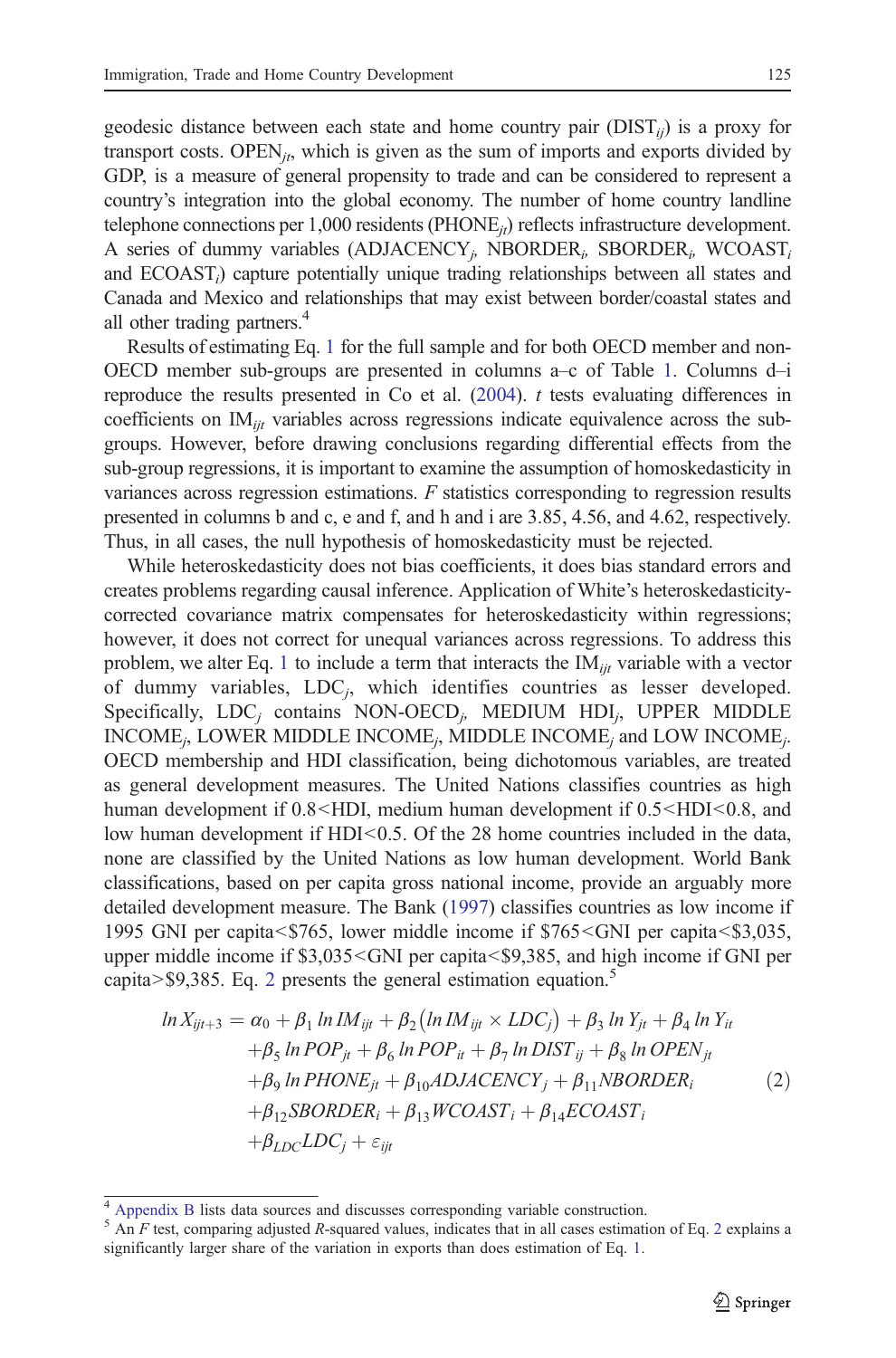<span id="page-6-0"></span>

|                                    | ී                           | et al. (2004), Specifications |                         | Co et al. (2004), Estimation results,<br>ITA exporter location series |                        |                         | exporter location series | Co et al. (2004), Estimation results, MISER |                         |
|------------------------------------|-----------------------------|-------------------------------|-------------------------|-----------------------------------------------------------------------|------------------------|-------------------------|--------------------------|---------------------------------------------|-------------------------|
|                                    | Countries<br>$\overline{A}$ | Developed<br>Countries        | Developing<br>Countries | All Countries                                                         | Developed<br>Countries | Developing<br>Countries | All Countries            | Developed<br>Countries                      | Developing<br>Countries |
| In Immigrants $_{ijt}$             | $0.298^{a}$                 | $0.267^{a}$                   | $0.26^{a}$              | $0.2993^{a}$                                                          | $0.2886^{a}$           | $0.2698^{a}$            | $0.2997^{a}$             | $0.2908^{a}$                                | $0.2687^{a}$            |
|                                    | (0.052)                     | (0.052)                       | (0.067)                 | (1610.0)                                                              | (0.0496)               | (0.0648)                | (0.0495)                 | (0.0497)                                    | (0.0653)                |
| In Gross Domestic Product $_{it}$  | $0.487^{a}$                 | $6.71^{a}$                    | $2.053^{a}$             | $0.8676^{a}$                                                          | $4.5495^{a}$           | $0.6911^{\circ}$        | $0.8688^{a}$             | 4.4527 <sup>a</sup>                         | $0.7212^{b}$            |
|                                    | (0.185)                     | (0.736)                       | (0.262)                 | (0.2423)                                                              | (0.4184)               | (0.3616)                | 0.2449                   | (0.4203)                                    | (0.3663)                |
| In Gross State Product $_{it}$     | $1.407^{a}$                 | $0.872^{b}$                   | 1.963 <sup>a</sup>      | 1.3946 <sup>a</sup>                                                   | $0.8134^{b}$           | 1.8091 <sup>a</sup>     | $1.3537^a$               | $0.8135^{b}$                                | $1.7496^{a}$            |
|                                    | (0.415)                     | (0.413)                       | (0.557)                 | (0.3933)                                                              | (0.4041)               | (0.5306)                | (0.3976)                 | (0.4069)                                    | (0.5371)                |
| In Home Country Population, $\eta$ | $0.516^{b}$                 | $-6.965$ <sup>a</sup>         | $-0.74^{a}$             | 0.1241                                                                | $-4.9864^a$            | 0.4267                  | 0.1008                   | $-4.8573$ <sup>a</sup>                      | 0.3693                  |
|                                    | (0.21)                      | (0.884)                       | (0.242)                 | (0.2733)                                                              | (0.5689)               | (0.3761)                | (0.2760)                 | (0.5707)                                    | (0.3802)                |
| In Host State Population $_{it}$   | $-0.011$                    | 0.262                         | $-0.41$                 | 0.0233                                                                | 0.2909                 | $-0.2001$               | 0.0729                   | 0.2943                                      | $-0.1274$               |
|                                    | (0.404)                     | (0.412)                       | (0.537)                 | (0.3826)                                                              | (0.4042)               | (0.5149)                | (0.3869)                 | (0.4070)                                    | (0.5217)                |
| In Distance <sub>ii</sub>          | $-0.854$ <sup>a</sup>       | $-0.972^{a}$                  | $-1.55^{a}$             | $-0.9882^{a}$                                                         | $-0.8492$ <sup>a</sup> | $-1.1011a$              | $-0.9916^a$              | $0.8353^{a}$                                | $-1.0911a$              |
|                                    | (0.117)                     | (0.193)                       | (0.2)                   | (0.1384)                                                              | (0.2060)               | (0.2120)                | (0.1408)                 | (0.2101)                                    | (0.2165)                |
| In Open <sub>it</sub>              | $0.74^{a}$                  | $-0.562^{a}$                  | $0.843^{a}$             | $0.9569^b$                                                            | $-1.4921^a$            | $1.0136^{a}$            | $0.9113^{a}$             | $-1.4547^a$                                 | $0.9309^{a}$            |
|                                    | (0.104)                     | (0.192)                       | (0.132)                 | (0.1503)                                                              | (0.2686)               | (0.2143)                | (0.1516)                 | (0.2690)                                    | (0.2161)                |

Table 1 Replication of Co et al. (2004) specification and presentation of results from Co et al. (2004) Table 1 Replication of Co et al. ([2004](#page-22-0)) specification and presentation of results from Co et al. [\(2004](#page-22-0))

 $\underline{\textcircled{\tiny 2}}$  Springer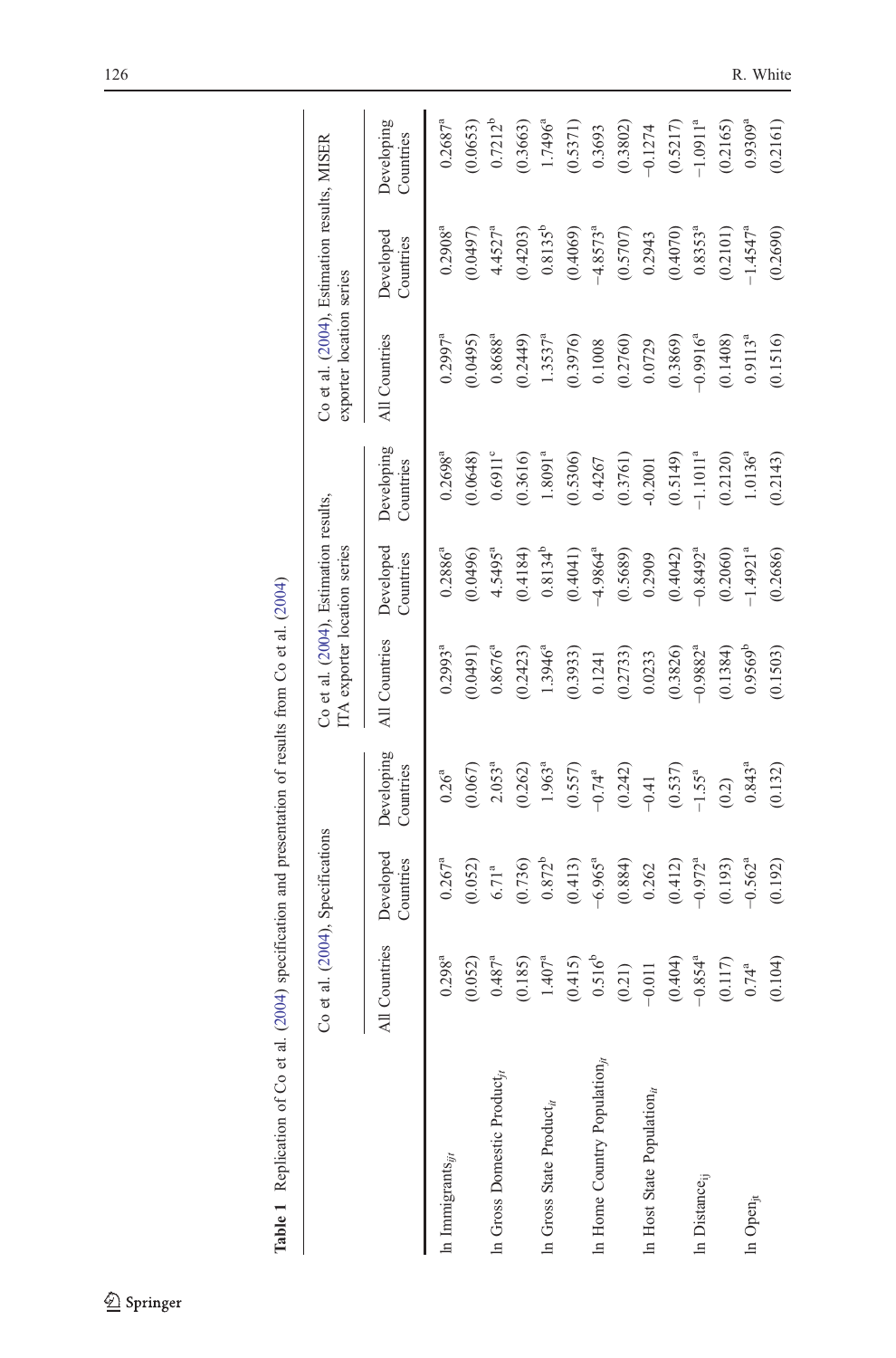| In Phone Connections $_{it}$         | $0.579^{a}$                                                                                  | 0.483                                                                                                               | $0.348^{a}$                                                       | $0.2664^{b}$                       | 0.1316                                                                                                       | $0.6095^{a}$                       | $0.2605^{\circ}$                                                                                                | 0.1034                             | $0.6035^{a}$                                                                                                                  |
|--------------------------------------|----------------------------------------------------------------------------------------------|---------------------------------------------------------------------------------------------------------------------|-------------------------------------------------------------------|------------------------------------|--------------------------------------------------------------------------------------------------------------|------------------------------------|-----------------------------------------------------------------------------------------------------------------|------------------------------------|-------------------------------------------------------------------------------------------------------------------------------|
| (per 1 k residents)                  | $(0.113)$<br>0.347°                                                                          |                                                                                                                     | $(0.111)$<br>-1.503 <sup>a</sup>                                  | (0.1343)                           | $\begin{array}{c} (0.3371) \\ -0.8480^b \\ (0.3891) \end{array}$                                             | (0.1635)                           | (0.1357)                                                                                                        | (0.3394)                           | (0.1655)                                                                                                                      |
| Adjacency,                           |                                                                                              | $(0.351)$<br>$-0.572$                                                                                               |                                                                   | 0.2698                             |                                                                                                              | $-0.1970$                          | 0.3267                                                                                                          | $-0.6464$                          | $-0.2137$                                                                                                                     |
|                                      |                                                                                              |                                                                                                                     |                                                                   | (0.2352)                           |                                                                                                              | (0.4242)                           | (0.2390)                                                                                                        | (0.3968)                           | (0.4318)                                                                                                                      |
| Border-North,                        | $(0.203)$<br>-0.222°                                                                         |                                                                                                                     |                                                                   | $-0.2256^{\circ}$                  | 0.051                                                                                                        | $-0.3415^{\circ}$                  | $-0.2236^{\circ}$                                                                                               | 0.0492                             | $-0.3384^{\circ}$                                                                                                             |
|                                      |                                                                                              |                                                                                                                     |                                                                   |                                    |                                                                                                              | (0.1821)                           |                                                                                                                 | $(0.1180)$<br>-0.3429 <sup>b</sup> |                                                                                                                               |
| Border-South,                        |                                                                                              |                                                                                                                     |                                                                   | $(0.1329)$<br>-0.9675 <sup>a</sup> |                                                                                                              | $-1.2497^a$                        |                                                                                                                 |                                    |                                                                                                                               |
|                                      | $\begin{array}{c} (0.134) \\ \bf{-0.968} \\ (0.197) \\ \bf{0.308} \\ (0.251) \\ \end{array}$ | $\begin{array}{c} (0.357) \\ 0.006 \\ (0.126) \\ -0.325^{\circ} \\ (0.17) \\ (0.17) \\ (0.9) \\ -0.134 \end{array}$ | $(0.381)$ $-0.286$ $-0.179)$ $-1.196^a$ $0.255)$ $0.273$ $0.326)$ | $(0.1927)$<br>0.3003               | $\begin{array}{c} (0.1173) \\ -0.3400 \\ (0.1574) \\ 0.7414^a \\ 0.1741) \\ (0.1741) \\ -0.0906 \end{array}$ | $(0.2564)$<br>0.1151               | $\begin{array}{c} (0.1341) \\ -0.9218^a \\ (0.1998) \\ 0.3004 \end{array}$                                      | $(0.1573)$<br>0.7222 <sup>a</sup>  | $\begin{array}{c} (0.1838) \\ -1.1826^a \\ (0.2667) \\ 0.1201 \\ (0.3460) \\ 0.3511^b \\ (0.1430) \\ (0.1430) \\ \end{array}$ |
| $\text{Coastal-West}_i$              |                                                                                              |                                                                                                                     |                                                                   |                                    |                                                                                                              |                                    |                                                                                                                 |                                    |                                                                                                                               |
|                                      |                                                                                              |                                                                                                                     |                                                                   | (0.2494)                           |                                                                                                              | (0.3428)                           | (0.2518)                                                                                                        | (0.1758)                           |                                                                                                                               |
| $\text{Coastal-East}_i$              |                                                                                              |                                                                                                                     |                                                                   | $0.1751^{\circ}$                   |                                                                                                              | $0.3181^{b}$                       | $0.1950^{\circ}$                                                                                                | $-0.0925$                          |                                                                                                                               |
|                                      | $(0.102)$<br>-36.847 <sup>a</sup>                                                            | $(0.099)$<br>$-65.459^a$                                                                                            | $(0.133)$<br>55.652 <sup>a</sup>                                  | (0.1027)                           | $(0.0919)$<br>32.000 <sup>a</sup>                                                                            | $(0.1407)$<br>-45.693 <sup>a</sup> | (0.1042)                                                                                                        | (0.0920)                           |                                                                                                                               |
| Constant                             |                                                                                              |                                                                                                                     |                                                                   | $-40.183^{a}$                      |                                                                                                              |                                    | $-39.288^{a}$                                                                                                   | $-31.940^{a}$                      |                                                                                                                               |
|                                      | (4.72)                                                                                       | (7.131)                                                                                                             | (6.704)                                                           | (5.0225)                           | (6.3446)                                                                                                     | (6.7698)                           | (5.0860)                                                                                                        | (6.4081)                           | (6.8506)                                                                                                                      |
| Adjusted $R^2$                       | 0.7263                                                                                       | 0.8514                                                                                                              | 0.6961                                                            | 0.7306                             | 0.8655                                                                                                       | 0.6873                             | 0.7255                                                                                                          | 0.8658                             | 0.6816                                                                                                                        |
|                                      | 34                                                                                           | 132                                                                                                                 | 912                                                               |                                    | 132                                                                                                          | 212                                |                                                                                                                 | 432                                | 912                                                                                                                           |
| Hataroclzadoctic concictant ctondord |                                                                                              |                                                                                                                     |                                                                   |                                    |                                                                                                              |                                    | arrors in normthanac Countriac classified as a classloped or all CCD mambare while "david ovin e" countriac ora |                                    |                                                                                                                               |

countries are not Heteroskedastic-consistent standard errors in parentheses. Countries classified as "developed" are OECD members while "developing" countries are not developing Heteroskedastic-consistent standard errors in parentheses. Countries classified as "developed" are OECD members while ITA International Trade Administration, MISER Massachusetts Institute for Social and Economic Research ITA International Trade Administration, MISER Massachusetts Institute for Social and Economic Research

<sup>a</sup> Significance from zero at 1% level <sup>a</sup> Significance from zero at 1% level

<sup>b</sup> Significance from zero at 5% level <sup>b</sup> Significance from zero at 5% level

<sup>e</sup> Significance from zero at 10% level Significance from zero at 10% level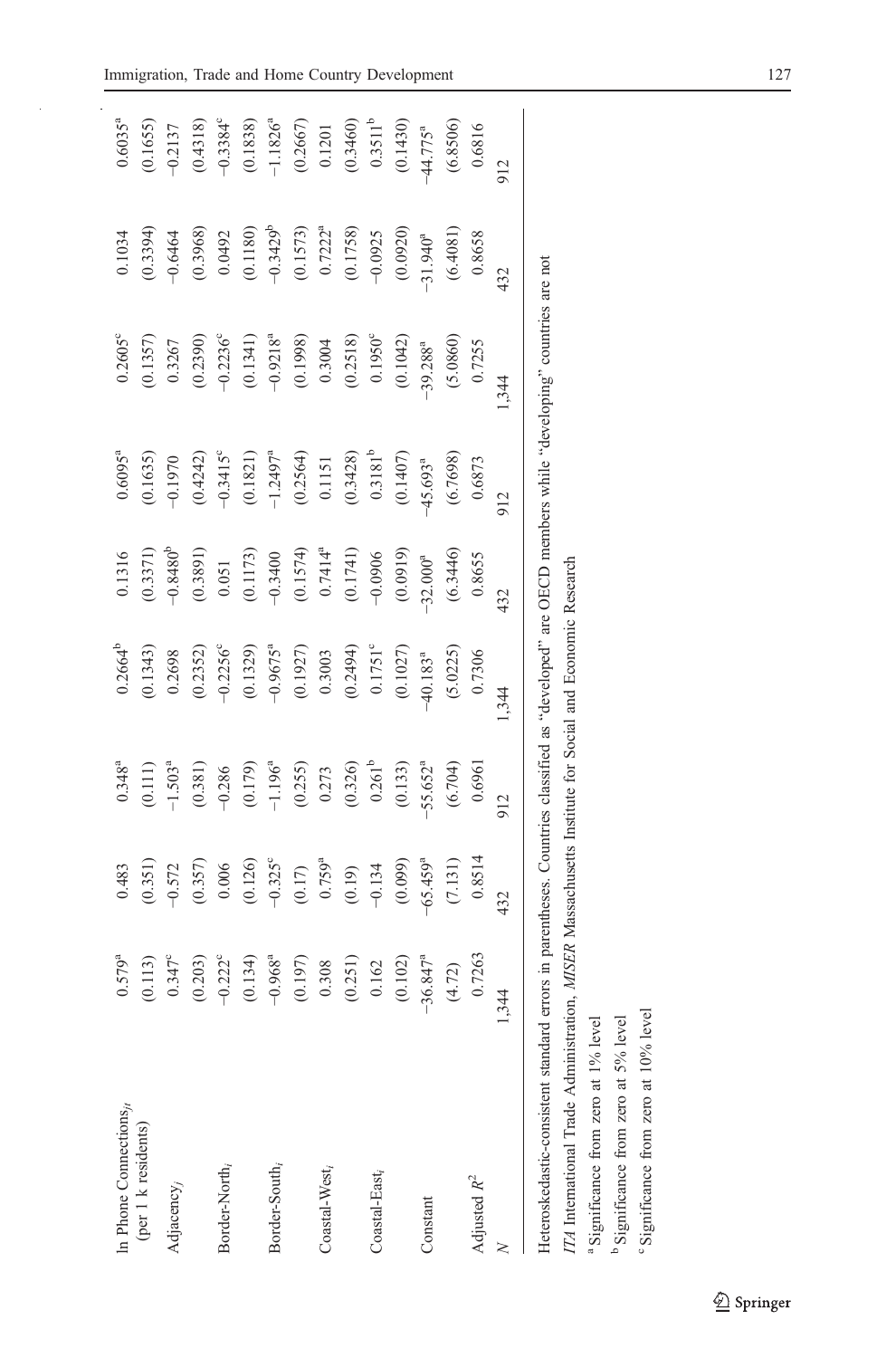Equation [2](#page-5-0) maintains the lag structure employed in Co et al. [\(2004](#page-22-0)). This is done to allow for comparison of our estimation results to those of Co et al ([2004\)](#page-22-0) and to avoid the potential problem of endogeneity.<sup>6</sup> Interpretation of the coefficients on the immigrant stock variables and the interaction terms is straightforward. Coefficients on the IM<sub>ijt</sub> variables,  $\hat{\beta}_1$ , apply to both developed and developing countries, while coefficients on LDC<sub>j</sub> dummy variables,  $\hat{\beta}_{\text{LDC}}$ , indicate differences across development classifications. As such, coefficients on interaction terms,  $\hat{\beta}_2$ , represent differences in slopes between developing country regression lines and developed country regression lines. Thus,  $\hat{\beta}_1$  indicates the proportional change in the dependent variable (i.e., state-level exports), applicable to developed home countries, expected to result from a 1% increase in the number of immigrants from such countries. The sum of the coefficients on the immigrant stock variable and the interaction term,  $\hat{\beta}_1 + \hat{\beta}_2$ , is thus the proportional change in state-level exports expected to result from a 1% increase in the number of immigrants from developing countries. As is evident, this approach simplifies testing whether immigrant–export effects differ across development classifications as significant coefficients on interaction terms indicate significant differences across developed and developing country classifications.

Tables [2](#page-9-0) and [3](#page-10-0) present descriptive statistics. Exports to OECD members, high HDI, and high-income countries are greater than exports to non-OECD members, medium HDI, and middle and lower income countries, respectively. Only lower middle income countries have average immigrant stocks significantly different from the overall mean. Developed countries are less open to trade as are lower middle income countries; however, low-income countries are more open to trade than the average countries in the sample. Regarding the infrastructure proxy variable, OECD countries, high HDI countries, and high-income countries are significantly above the average level. Developing countries generally have larger populations and smaller economies as do medium HDI as compared to high HDI countries and lower income (low, lower middle, and upper middle income) countries relative to high-income countries.

#### Estimation Results

Tables [4](#page-12-0) and [5](#page-13-0) present results obtained from the estimation of Eq. [2.](#page-5-0) Employing OECD membership as an indication of relative development, variation in immigrant–export links is reported in column a. Coefficient estimates for the immigrant stock variable (IM<sub>ijt</sub>) and the interaction term (IM<sub>ijt</sub>×NON-OECD<sub>i</sub>) imply that a 1% increase in the immigrant stock from an OECD country leads to an estimated increase in state-level exports to the home country of 0.117%, while a like increase in the immigrant stock from a non-OECD member country yields an 0.33% increase in state-level exports. Since the coefficient on the interaction variable is significant, we can say that, while immigrants from both sets of home countries are found to exert positive and statistically significant influences on state-level exports, the influence of immigrants from developing countries is of greater proportional

 $\overline{6}$  Results from estimation of ancillary regression specifications, where only the immigrant stock variable is lagged, correspond to the conclusions presented in "Estimation Results". All estimation results and data are available upon request.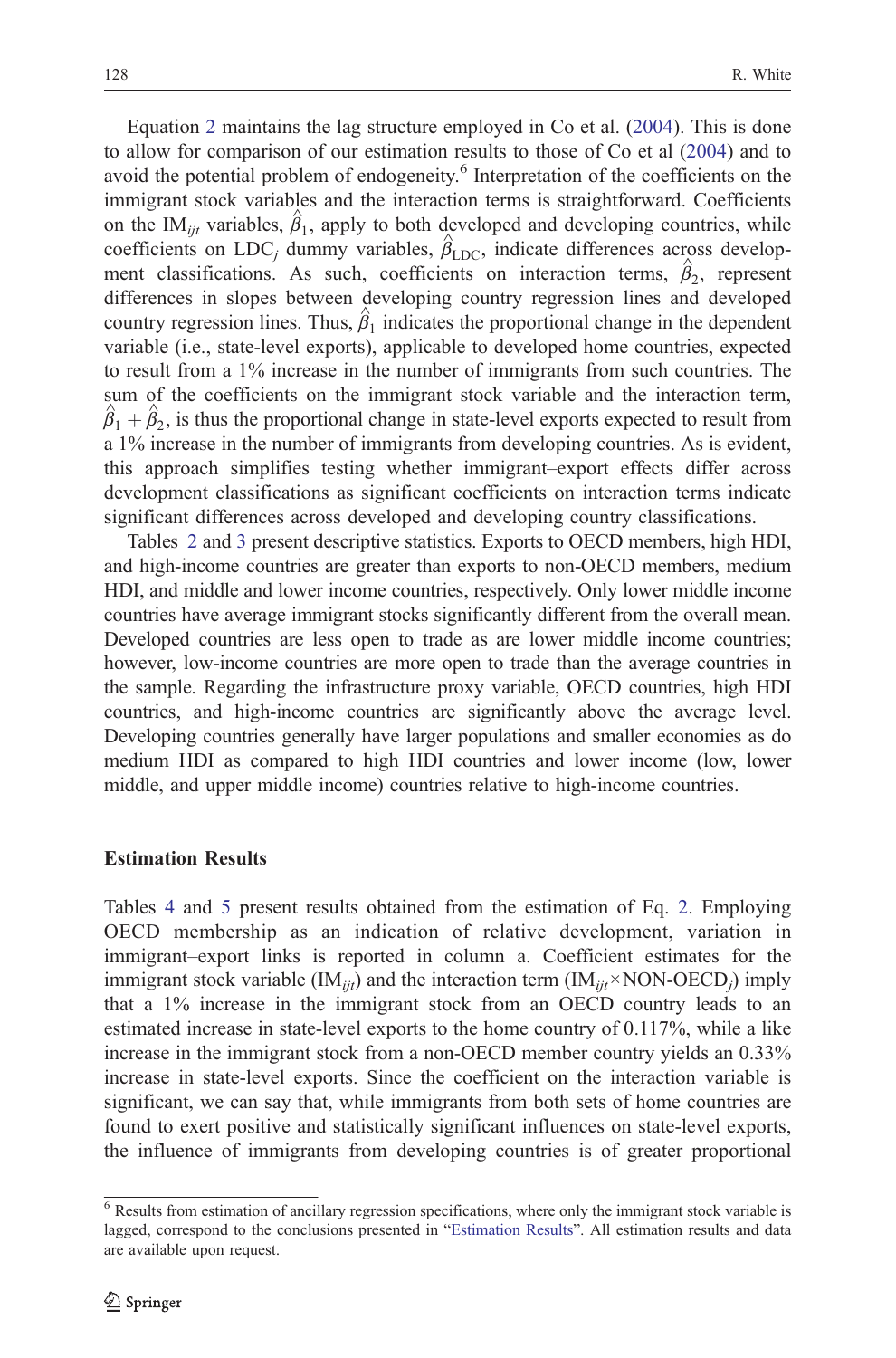| Variable/sample                                      | All countries   | Developed<br>(OECD<br>member) | Developing<br>$(non-OECD)$ | High HDI                  | Medium HDI               |
|------------------------------------------------------|-----------------|-------------------------------|----------------------------|---------------------------|--------------------------|
| $Exports_{iit+3}$                                    | 211, 131, 284   | 447,356,072 <sup>a</sup>      | 99,235,332 <sup>a</sup>    | $410,058,456^a$           | 82,413,703 <sup>a</sup>  |
|                                                      | (832, 714, 761) | (1,204,172,940)               | (545, 176, 862)            | (1, 114, 665, 910)        | (544, 976, 083)          |
| $t$ stat                                             |                 | 3.80                          | 3.86                       | 3.71                      | 4.34                     |
| Gross                                                | 428,804.66      | 829,041.59 <sup>a</sup>       | 239,218.75 <sup>a</sup>    | 715,335.68 <sup>a</sup>   | 243,402.24 <sup>a</sup>  |
| Domestic Product <sub>it</sub><br>(in millions US\$) | (596, 491.73)   | (700, 790.14)                 | (424, 540, 56)             | (679, 843.65)             | (447, 037.69)            |
| $t$ stat                                             |                 | 10.69                         | 8.82                       | 8.49                      | 8.21                     |
| Gross State                                          | 116,189         |                               |                            |                           |                          |
| Product <sub>it</sub> (in millions<br>PPP\$)         | (140, 278.01)   | $\overline{\phantom{0}}$      |                            |                           |                          |
| Home Country                                         | 98,630,332      | $47,260,200^a$                | $122,963,553^b$            | $43,083,209$ <sup>a</sup> | 134,572,588 <sup>a</sup> |
| Population $_{it}$                                   | (252, 786, 629) | (36,868,073)                  | (302, 846, 558)            | (35, 400, 723)            | (318, 114, 512)          |
| $t$ stat                                             |                 | 7.22                          | 2.00                       | 7.86                      | 2.74                     |
| <b>Host State</b>                                    | 5,134,396       |                               |                            |                           |                          |
| Population $_{it}$                                   | (5,450,320)     |                               |                            |                           |                          |
| Distance $_{ij}$ (in miles,                          | 4,121.66        | $4,340.24^b$                  | 4,018.12                   | 4,851.78 <sup>a</sup>     | $3,649.22^a$             |
| great circle method)                                 | (2,248.98)      | (1,504.76)                    | (2,520.26)                 | (1,775.06)                | (2,393.41)               |
| t stat                                               |                 | 2.30                          | 1.00                       | 7.40                      | 4.55                     |
| Immigrant Stock <sub>iit</sub>                       | 9,685.15        | 8,333.78                      | 10,325.27                  | 8,134.35                  | 10,688.61                |
|                                                      | (75, 922.20)    | (19, 123.53)                  | (91, 232.03)               | (19, 859.18)              | (96, 129.78)             |
| $t$ stat                                             |                 | 0.60                          | 0.17                       | 0.69                      | 0.25                     |
| Openness <sub>it</sub>                               | 0.6458          | $0.4959$ <sup>a</sup>         | $0.7168^{\rm a}$           | 0.6294                    | 0.6564                   |
|                                                      | (0.4142)        | (0.2256)                      | (0.4617)                   | (0.4838)                  | (0.3621)                 |
| $t$ stat                                             |                 | 9.57                          | 3.73                       | 0.68                      | 0.62                     |
| Number of Landline                                   | 182.73          | 409.11 <sup>a</sup>           | $75.49^{\rm a}$            | 403.79 <sup>a</sup>       | 39.68 <sup>a</sup>       |
| Phones <sub>it</sub> (per 1 k<br>residents)          | (188.77)        | (94.31)                       | (111.85)                   | (91.11)                   | (34.76)                  |
| $t$ stat                                             |                 | 32.99                         | 16.91                      | 34.02                     | 27.04                    |
| N                                                    | 1,344           | 432                           | 912                        | 528                       | 816                      |

<span id="page-9-0"></span>Table 2 Descriptive statistics, full sample, and by OECD and UN HDI classifications

Mean values presented. Standard deviations in parentheses

<sup>a</sup> Statistical significance between sub-group values and the full sample at 1% level

<sup>b</sup> Statistical significance between sub-group values and the full sample at 5% level

magnitude relative to the corresponding influence of immigrants from developed countries.

Before considering alternative development classifications, it is important to note that the coefficients on the remaining variables in Tables [4](#page-12-0) and [5](#page-13-0) generally conform to expectations. Higher transport costs, as represented by greater geodesic distances between home countries and states, reduce state-level exports. Higher home country GDP and higher GSP values correspond with greater exports. Thus, it appears that larger economies import more from US states, and states that produce more output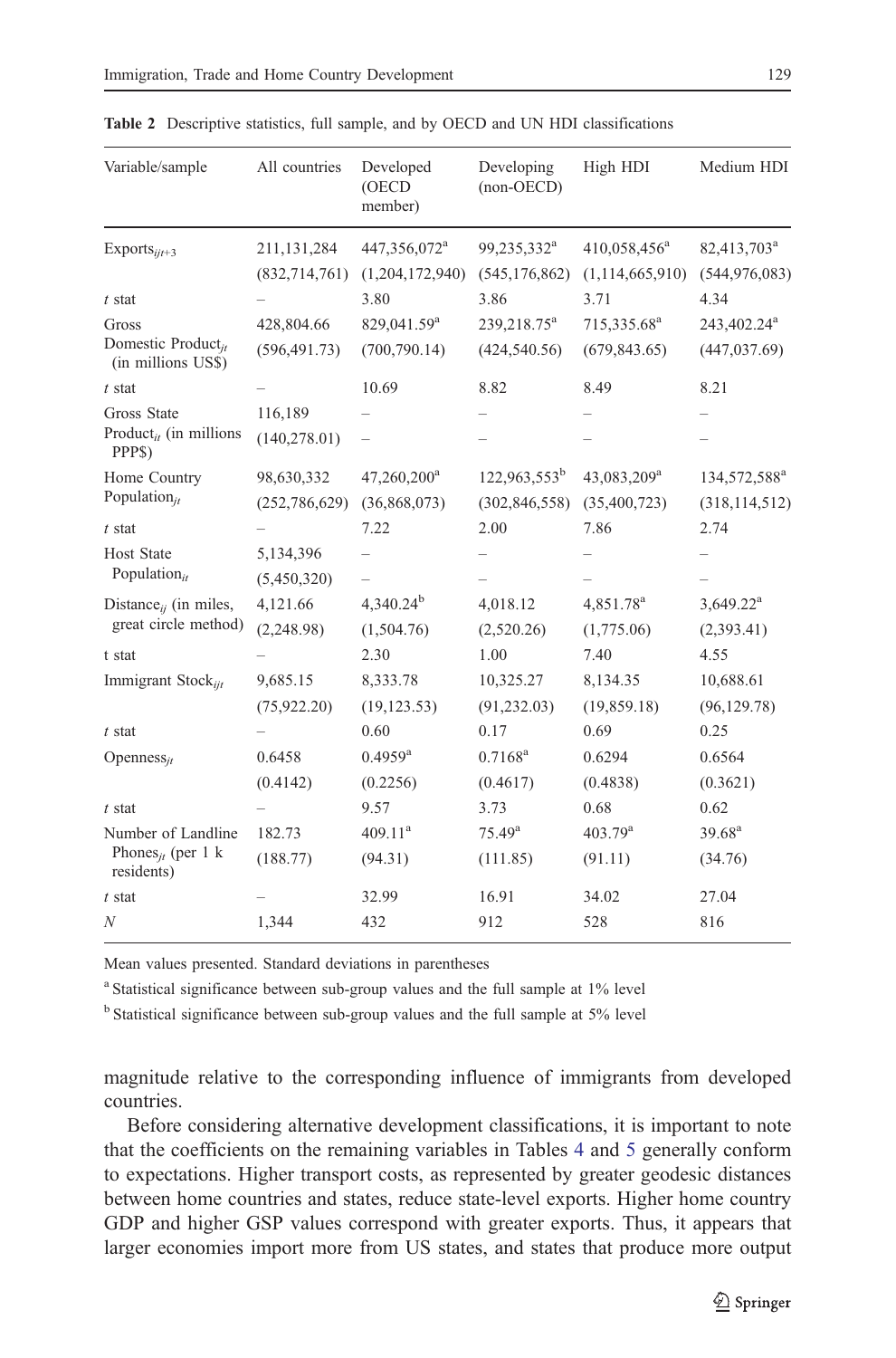<span id="page-10-0"></span>

| Variable/sample                                            |                 | All countries High income |                         |                          | Upper middle income Middle income Lower middle income Low income |                         |
|------------------------------------------------------------|-----------------|---------------------------|-------------------------|--------------------------|------------------------------------------------------------------|-------------------------|
| $Exports_{j/t+3}$                                          | 211,131,284     | 523,901,666 <sup>a</sup>  | 222,884,000             | 100,586,584 <sup>a</sup> | 32,643,400 <sup>a</sup>                                          | 52,041,743 <sup>a</sup> |
|                                                            | (832, 714, 761) | (1,269,469,820)           | (1,007,770,000)         | (612,099,236)            | (84, 655, 300)                                                   | (182, 541, 914)         |
| t stat                                                     |                 | 4.56                      | 0.17                    | 3.37                     | 7.73                                                             | 6.33                    |
| US\$)<br>Gross Domestic Product <sub>it</sub> (in millions | 428,804.66      | 916,057.51 <sup>a</sup>   | 209,379 <sup>a</sup>    | 16,242.18 <sup>a</sup>   | 64,499.60 <sup>a</sup>                                           | 508,446.68°             |
|                                                            | (596, 491.73)   | (696, 012.62)             | (176, 473)              | (139, 142.4)             | (73, 200.1)                                                      | (648, 418.32)           |
| t stat                                                     |                 | 12.47                     | 11.05                   | 18.24                    | 21.88                                                            | 1.92                    |
| Gross State Product <sub>it</sub> (in millions PPP\$)      | 116,189         |                           |                         |                          |                                                                  |                         |
|                                                            | (140, 278.01)   |                           |                         |                          |                                                                  |                         |
| Home Country Population $_{it}$                            | 98,630,332      | 51,373,663ª               | 29,473,400 <sup>a</sup> | 21,105,357 <sup>a</sup>  | $16,456,400^{a}$                                                 | 342,530,833ª            |
|                                                            | (252, 786, 629) | (37, 169, 941)            | (30,472,600)            | (23,589,848)             | (17,052,200)                                                     | (468, 104, 124)         |
| t stat                                                     |                 | 6.61                      | 9.64                    | 11.15                    | 11.83                                                            | 8.58                    |
| Host State Population $_{it}$                              | 5,134,396       |                           |                         |                          |                                                                  |                         |
|                                                            | (5,450,320)     | $\overline{\phantom{a}}$  |                         |                          |                                                                  |                         |

Table 3 Descriptive statistics, full sample, and by World Bank income classifications Table 3 Descriptive statistics, full sample, and by World Bank income classifications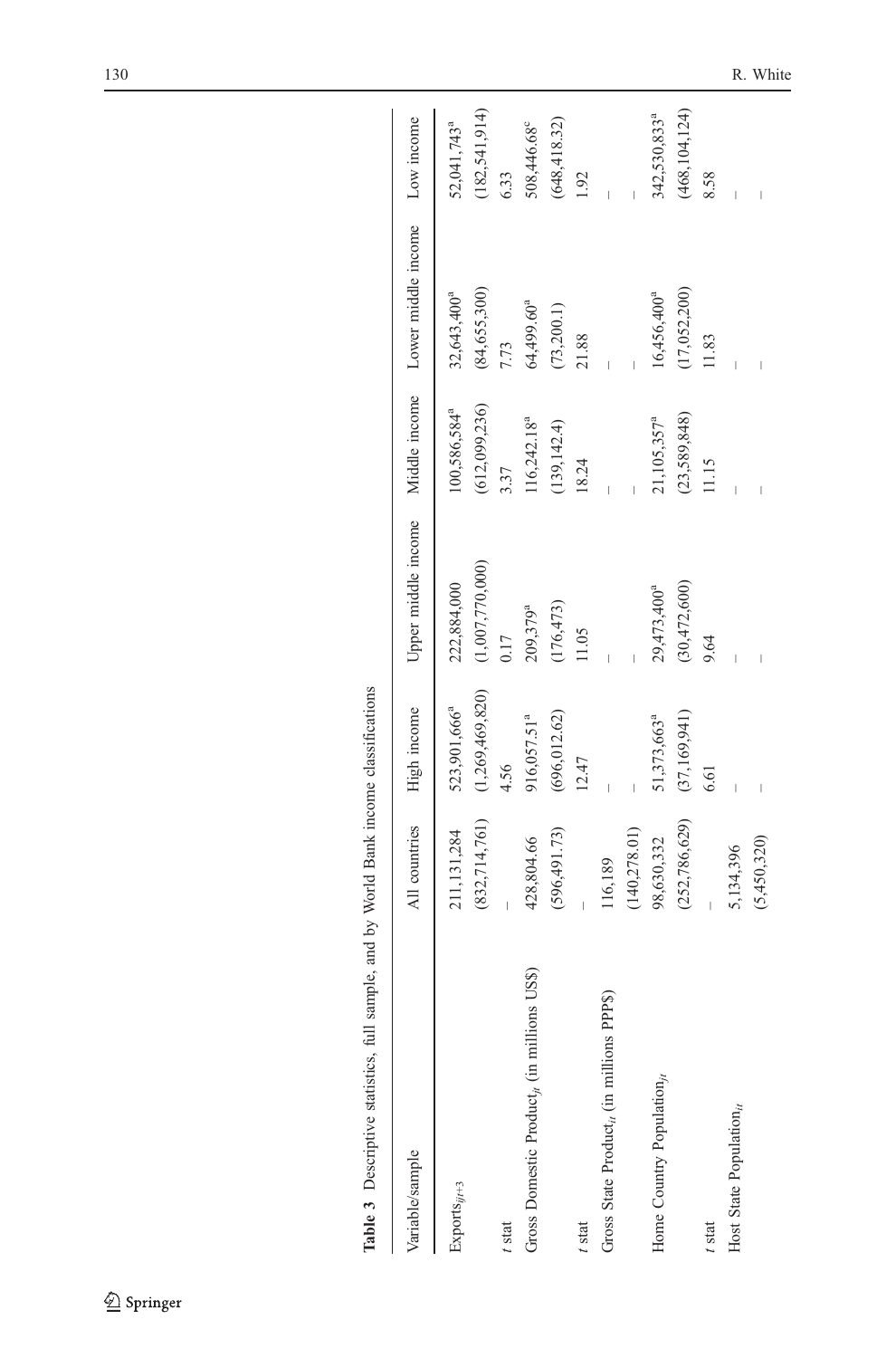| Distance <sub>ii</sub> (in miles, great circle method)         |                         |                                                                                     | 4,165.13                                                                                                                                               |                                                                                                                         |                                                                                                                                                                     |                                                                                                                                                                                           |
|----------------------------------------------------------------|-------------------------|-------------------------------------------------------------------------------------|--------------------------------------------------------------------------------------------------------------------------------------------------------|-------------------------------------------------------------------------------------------------------------------------|---------------------------------------------------------------------------------------------------------------------------------------------------------------------|-------------------------------------------------------------------------------------------------------------------------------------------------------------------------------------------|
|                                                                | 4,121.66<br>(2,248.98)  | $4,624.28^a$<br>(1,915.69)                                                          |                                                                                                                                                        | 3,500.49 <sup>a</sup><br>(2,065.23)<br>6.18<br>11,108.82<br>11,108.82                                                   | 3, 131.24 <sup>a</sup><br>(2, 074.87)<br>8. 45<br>4, 903.80 <sup>a</sup><br>(21, 968.00)<br>0.5797 <sup>a</sup><br>0.2839)<br>(22.76)<br>3.73<br>44.12 <sup>a</sup> | 4,900.89 <sup>a</sup><br>(2,635.91)<br>(3,635.91)<br>7,621.01<br>(33,592.99)<br>0.72<br>0.6861 <sup>c</sup><br>0.69<br>1.95 <sup>a</sup><br>1.95 <sup>a</sup><br>(3.55)<br>33.10<br>33.10 |
| stat                                                           |                         | 4.35                                                                                |                                                                                                                                                        |                                                                                                                         |                                                                                                                                                                     |                                                                                                                                                                                           |
| Immigrant Stock <sub>ijt</sub>                                 |                         |                                                                                     |                                                                                                                                                        |                                                                                                                         |                                                                                                                                                                     |                                                                                                                                                                                           |
|                                                                | 9,685.15<br>(75,922.20) | 8,741.82<br>(19,897.09)                                                             |                                                                                                                                                        |                                                                                                                         |                                                                                                                                                                     |                                                                                                                                                                                           |
| : stat                                                         |                         | 0.41                                                                                |                                                                                                                                                        |                                                                                                                         |                                                                                                                                                                     |                                                                                                                                                                                           |
| Openness $_{ji}$                                               | 0.6458                  |                                                                                     | $\begin{array}{l} (1,876.43) \\ 0.32 \\ 22,277.80 \\ (172,241.00) \\ 1.11 \\ 0.6434 \\ 0.0422 \\ 0.09 \\ 0.09 \\ 2.93.30^a \\ (115.88) \\ \end{array}$ | $0.32$<br>$0.6024$ <sup>a</sup><br>$0.602330$<br>$0.3330$<br>$0.3330$<br>$1.026$ <sup>a</sup><br>$114.02$<br>$(114.02)$ |                                                                                                                                                                     |                                                                                                                                                                                           |
|                                                                | (0.4142)                |                                                                                     |                                                                                                                                                        |                                                                                                                         |                                                                                                                                                                     |                                                                                                                                                                                           |
| stat                                                           |                         |                                                                                     |                                                                                                                                                        |                                                                                                                         |                                                                                                                                                                     |                                                                                                                                                                                           |
| k residents)<br>Number of Landline Phones <sub>it</sub> (per 1 | 182.73                  |                                                                                     |                                                                                                                                                        |                                                                                                                         |                                                                                                                                                                     |                                                                                                                                                                                           |
|                                                                | (188.77)                | $0.6914$<br>$(0.5526)$<br>$1.50$<br>$437.63$ <sup>a</sup><br>$(76.63)$<br>$(76.63)$ |                                                                                                                                                        |                                                                                                                         |                                                                                                                                                                     |                                                                                                                                                                                           |
| t stat                                                         |                         |                                                                                     |                                                                                                                                                        |                                                                                                                         |                                                                                                                                                                     |                                                                                                                                                                                           |
|                                                                | 1,344                   | 384                                                                                 |                                                                                                                                                        | 572                                                                                                                     | 432                                                                                                                                                                 |                                                                                                                                                                                           |

<sup>a</sup> Statistical significance between sub-group values and the full sample at 1% level Statistical significance between sub-group values and the full sample at 1% level b Statistical significance between sub-group values and the full sample at 5% level 'Statistical significance between sub-group values and the full sample at 10% level Statistical significance between sub-group values and the full sample at 10% level

<sup>b</sup> Statistical significance between sub-group values and the full sample at 5% level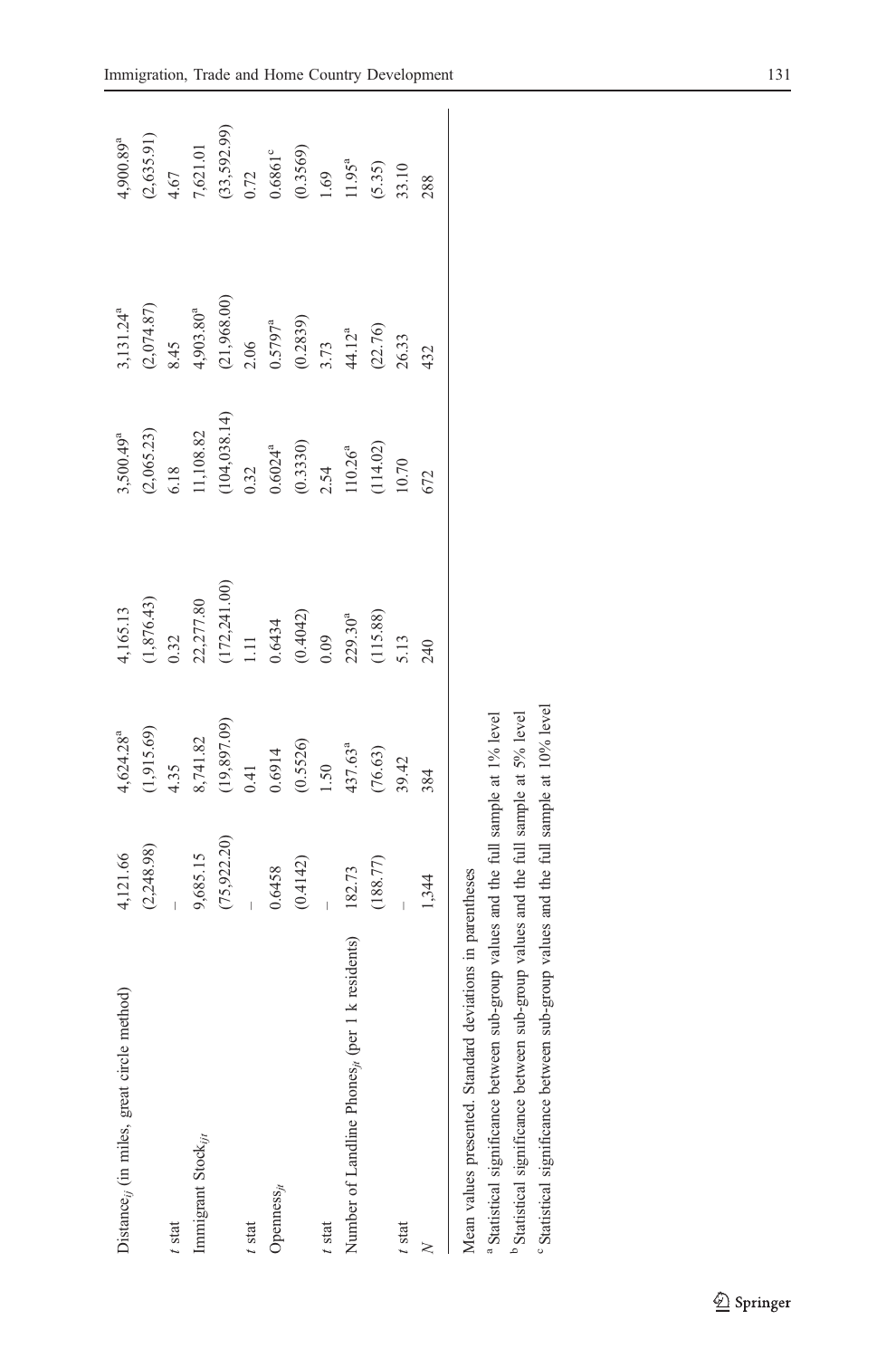<span id="page-12-0"></span>

| Table 4 Estimation results<br>(dependent variable: ln           | Variable/specification                                      | (a)                    | (b)                    |
|-----------------------------------------------------------------|-------------------------------------------------------------|------------------------|------------------------|
| $Exports_{ijt+3}$ ) OECD/non-OECD<br>and high/medium HDI home   | In Immigrants $_{ii}$                                       | $0.117^{b}$            | $0.141^{a}$            |
| country classifications                                         |                                                             | (0.054)                | (0.052)                |
|                                                                 | In Immigrants <sub>iit</sub> × Non-OECD Member <sub>i</sub> | $0.213^{\rm a}$        |                        |
|                                                                 |                                                             | (0.054)                |                        |
|                                                                 | In Immigrants <sub>iit</sub> × Medium HDI <sub>i</sub>      |                        | $0.221^{\rm a}$        |
|                                                                 |                                                             |                        | (0.057)                |
|                                                                 | In Gross Domestic Product <sub>it</sub>                     | $1.707^{\rm a}$        | $0.813^{\rm a}$        |
|                                                                 |                                                             | (0.2)                  | (0.197)                |
|                                                                 | In Gross State Product <sub>it</sub>                        | $1.545^{\rm a}$        | $1.483^{\rm a}$        |
|                                                                 |                                                             | (0.405)                | (0.411)                |
|                                                                 | In Home Country Population $_{it}$                          | $-0.579$ <sup>a</sup>  | 0.282                  |
|                                                                 |                                                             | (0.213)                | (0.212)                |
|                                                                 | In Host State Population $_{it}$                            | $-0.134$               | $-0.077$               |
|                                                                 |                                                             | (0.393)                | (0.401)                |
|                                                                 | In Distance <sub>ii</sub>                                   | $-1.248$ <sup>a</sup>  | $-0.902$ <sup>a</sup>  |
|                                                                 |                                                             | (0.123)                | (0.122)                |
|                                                                 | $ln \text{ Open}_{it}$                                      | $0.656^{\rm a}$        | $0.821^{\rm a}$        |
|                                                                 |                                                             | (0.097)                | (0.106)                |
|                                                                 | In Phone Connections <sub>it</sub> (per 1 k residents)      | $0.412^{\rm a}$        | $0.778^{a}$            |
|                                                                 |                                                             | (0.106)                | (0.135)                |
|                                                                 | $Adjacency_i$                                               | $-0.47^{\rm b}$        | $-0.026$               |
|                                                                 |                                                             | (0.236)                | (0.224)                |
|                                                                 | Border-North <sub>i</sub>                                   | $-0.196$               | $-0.195$               |
|                                                                 |                                                             | (0.128)                | (0.13)                 |
|                                                                 | Border-South;                                               | $-0.931$ <sup>a</sup>  | $-0.974$ <sup>a</sup>  |
|                                                                 |                                                             | (0.191)                | (0.195)                |
|                                                                 | $\text{Coastal-West}_{i}$                                   | $0.405^{\circ}$        | 0.34                   |
|                                                                 |                                                             | (0.242)                | (0.251)                |
|                                                                 | $\text{Coastal-East}_i$                                     | 0.131                  | 0.151                  |
|                                                                 |                                                             | (0.098)                | (0.102)                |
| Dependent variable in all                                       | Developing Home Country,                                    | 0.269                  |                        |
| specifications is $\ln$ Exports <sub>iit+3</sub> .              | (Non-OECD Member)                                           | (0.391)                |                        |
| Heteroskedastic consistent stan-<br>dard errors in parentheses  | Medium HDI Home Country,                                    |                        | $-0.372$               |
| <sup>a</sup> Significance from zero at 1%                       |                                                             |                        | (0.465)                |
| level                                                           | Constant                                                    | $-46.768$ <sup>a</sup> | $-42.072$ <sup>a</sup> |
| <sup>b</sup> Significance from zero at 5%                       |                                                             | (4.797)                | (5.323)                |
| level                                                           | Adjusted $R^2$                                              | 0.7440                 | 0.7336                 |
| <sup>c</sup> Significance from zero at 10%<br>$20~\mathrm{rad}$ | $\boldsymbol{N}$                                            | 1,344                  | 1,344                  |

tend to export more. Countries that have relatively more developed infrastructure, as represented by a higher number of phone connections per 1,000 residents, also tend to import more from US states. Similarly, those home countries that are relatively more open to trade tend to import more from US states. Coefficients on variables

level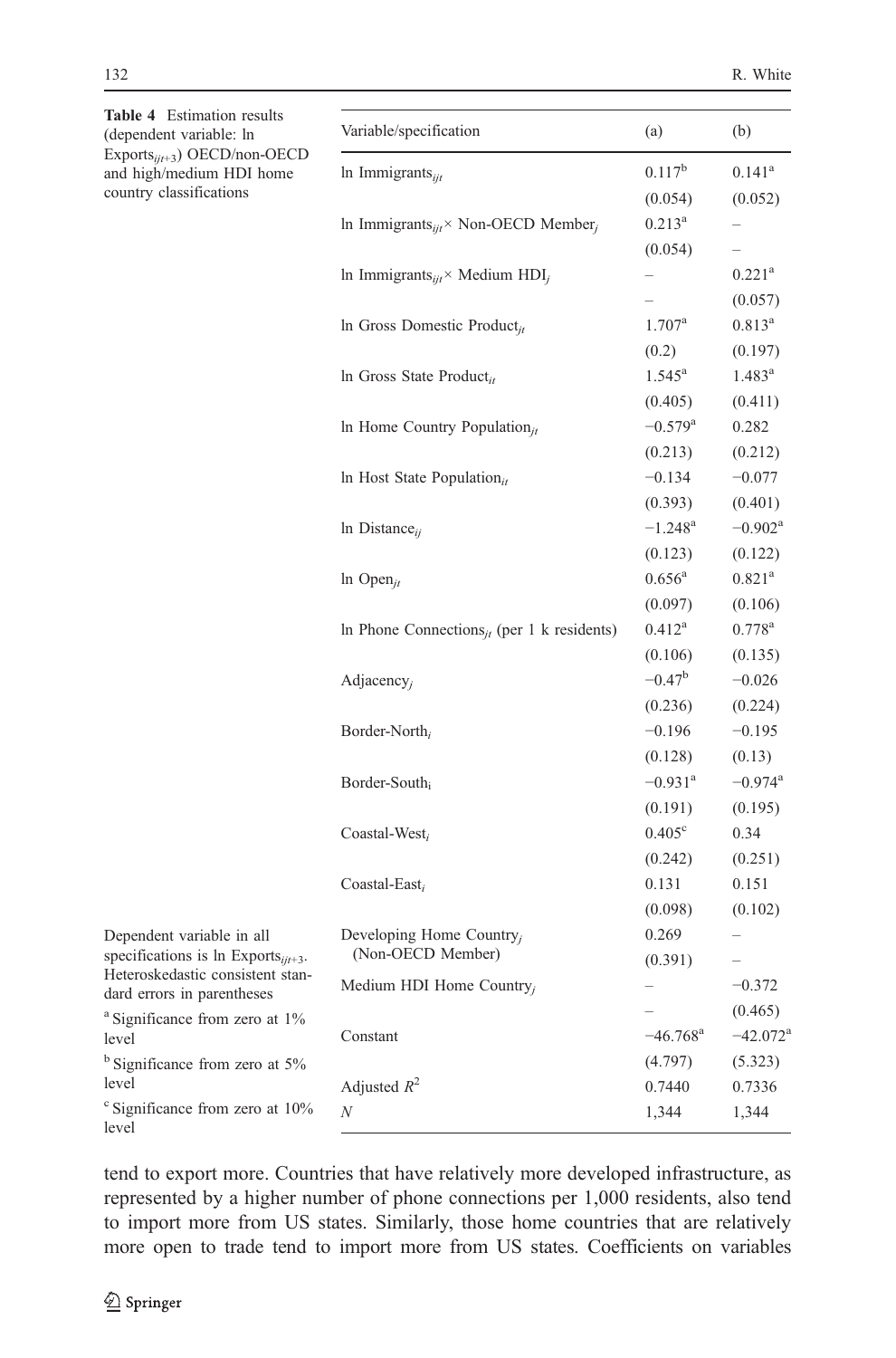| Variable/specification                                         | (c)                   | (d)                   |
|----------------------------------------------------------------|-----------------------|-----------------------|
| In Immigrants $_{ijt}$                                         | 0.084                 | 0.054                 |
|                                                                | (0.057)               | (0.056)               |
| In Immigrants <sub>ijt</sub> ×Middle Income <sub>j</sub>       | $0.213^{a}$           |                       |
|                                                                | (0.055)               |                       |
| In Immigrants <sub>ijt</sub> ×Low Income <sub>j</sub>          | $0.483^{a}$           | $0.516^{\rm a}$       |
|                                                                | (0.1)                 | (0.099)               |
| In Immigrants <sub>ijt</sub> ×Upper Middle Income <sub>j</sub> |                       | $0.311^{\rm a}$       |
|                                                                |                       | (0.084)               |
| In Immigrants <sub>iit</sub> ×Lower Middle Income <sub>i</sub> |                       | $0.199^{a}$           |
|                                                                |                       | (0.06)                |
| In Gross Domestic Product $_{it}$                              | $0.405^{\circ}$       | $0.788^{\rm a}$       |
|                                                                | (0.241)               | (0.274)               |
| In Gross State Product $_{it}$                                 | 1.429 <sup>a</sup>    | $1.447^{\rm a}$       |
|                                                                | (0.406)               | (0.394)               |
| In Home Country Population $_{it}$                             | $0.55^{b}$            | 0.231                 |
|                                                                | (0.235)               | (0.262)               |
| In Host State Population $_{it}$                               | $-0.045$              | $-0.047$              |
|                                                                | (0.396)               | (0.387)               |
| In Distance <sub>ii</sub>                                      | $-0.784$ <sup>a</sup> | $-0.688$ <sup>a</sup> |
|                                                                | (0.127)               | (0.13)                |
| $ln \text{ Open}_{it}$                                         | $0.828^{\rm a}$       | $0.959^{a}$           |
|                                                                | (0.122)               | (0.125)               |
| In Phone Connections $_{jt}$ (per 1 k residents)               | $0.201$ c             | $0.524^{\rm a}$       |
|                                                                | (0.12)                | (0.119)               |
| Adjacency <sub>i</sub>                                         | $0.567^{\rm b}$       | $0.938^{a}$           |
|                                                                | (0.222)               | (0.237)               |
| Border-North <sub>i</sub>                                      | $-0.197$              | $-0.196$              |
|                                                                | (0.125)               | (0.124)               |
| Border-South <sub>i</sub>                                      | $-0.979$ <sup>a</sup> | $-0.985$ <sup>a</sup> |
|                                                                | (0.191)               | (0.189)               |
| Coastal-West $_i$                                              | 0.298                 | 0.279                 |
|                                                                | (0.241)               | (0.239)               |
| $\text{Coastal-East}_i$                                        | 0.151                 | $0.169^c$             |
|                                                                | (0.1)                 | (0.099)               |
|                                                                | $-2.289$ <sup>a</sup> |                       |
| Middle Income Home Country,                                    | (0.458)               |                       |
| Low Income Home Country,                                       | $-5.489$ <sup>a</sup> | $-3.722$ <sup>a</sup> |
|                                                                |                       |                       |
|                                                                | (0.776)               | (0.847)               |
| Upper Middle Income Home Country,                              |                       | $-2.632$ <sup>a</sup> |
|                                                                |                       | (0.592)               |
| Lower Middle Income Home Country,                              |                       | $-0.591$              |
|                                                                |                       | (0.588)               |

<span id="page-13-0"></span>Table 5 Estimation results (dependent variable: ln Exports $_{ijt+3}$ ) World Bank Income Classifications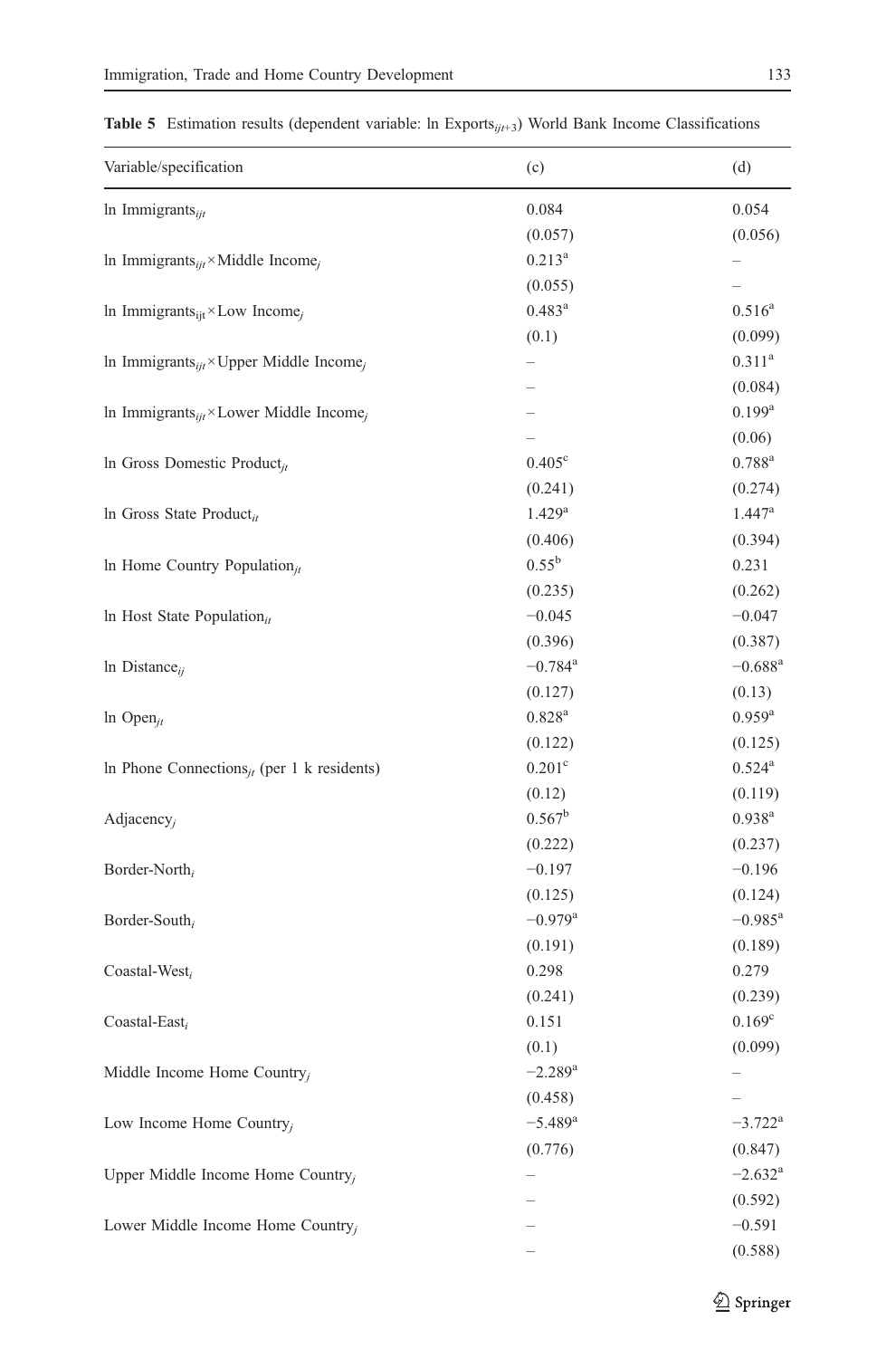| R. White<br>134 |  |  |  |  |  |  |
|-----------------|--|--|--|--|--|--|
|-----------------|--|--|--|--|--|--|

| (d)                                              |
|--------------------------------------------------|
| $-39.588$ <sup>a</sup><br>$-31.837$ <sup>a</sup> |
| (4.97)                                           |
| 0.7568                                           |
| 1,344                                            |
|                                                  |

#### Table 5 (continued)

Dependent variable in all specifications is ln Exports $_{ijt+3}$ . Heteroskedastic consistent standard errors in parentheses

<sup>a</sup> Significance from zero at 1% level

<sup>b</sup> Significance from zero at 5% level

 $\degree$  Significance from zero at 10% level

representing home country and host state population levels, adjacency, borders, and coasts produce mixed results across the estimations presented in columns a–d. While this is likely the result of the inclusion of the various development classification dummy variables, we note that the coefficients on the immigrant stock variables and interaction terms are largely consistent across estimations in terms of sign and statistical significance and interpret this as an indication of the robustness of our principle findings.

While OECD membership is a useful indicator of a country's level of economic development, we also consider additional indicators of development. We begin with the estimation results presented in column b, where home countries are classified as being either at high or medium stages of human development based on the UN HDI. Similar to our previous specification, the dummy variable that identifies the lesser developed country cohort  $(LDC_i)$ —in this case, MEDIUM HDI<sub>*i*</sub>—is interacted with the immigrant stock variable  $(IM_{ijt})$ . We find that a 1% increase in the immigrant stock from a medium HDI country yields an estimated 0.362% increase in state-level exports. A similar increase in the immigrant stock from a high HDI country increases exports by only 0.141%. As with the results obtained when classifying countries by OECD membership, the immigrant–export effect is positive and significant for both classifications. Given the high correlation (0.86) between classification as high HDI and OECD membership, these results are expected. Effectively, using medium HDI instead of non-OECD membership to identify developing countries reclassifies Hong Kong and South Korea as developed countries. Since the coefficient on the interaction term is significant, the results further support the existence of variation in immigrant– export effects across home country development classifications.

To provide a more in-depth examination of heterogeneity in immigrant–export effects, we employ World Bank income classifications to categorize the countries in our sample. Column c presents results when home countries are classified as high, middle, or low income. The coefficient on the immigrant stock variable is positive but insignificant. This suggests that immigrants from high-income countries typically do not exert discernable influences on state-level exports. For middle and low-income countries, however, we do find positive and significant immigrant–export effects. More specifically, in response to an assumed 1% increase in a state's immigrant stock from the typical middle-income country, state-level exports to the respective home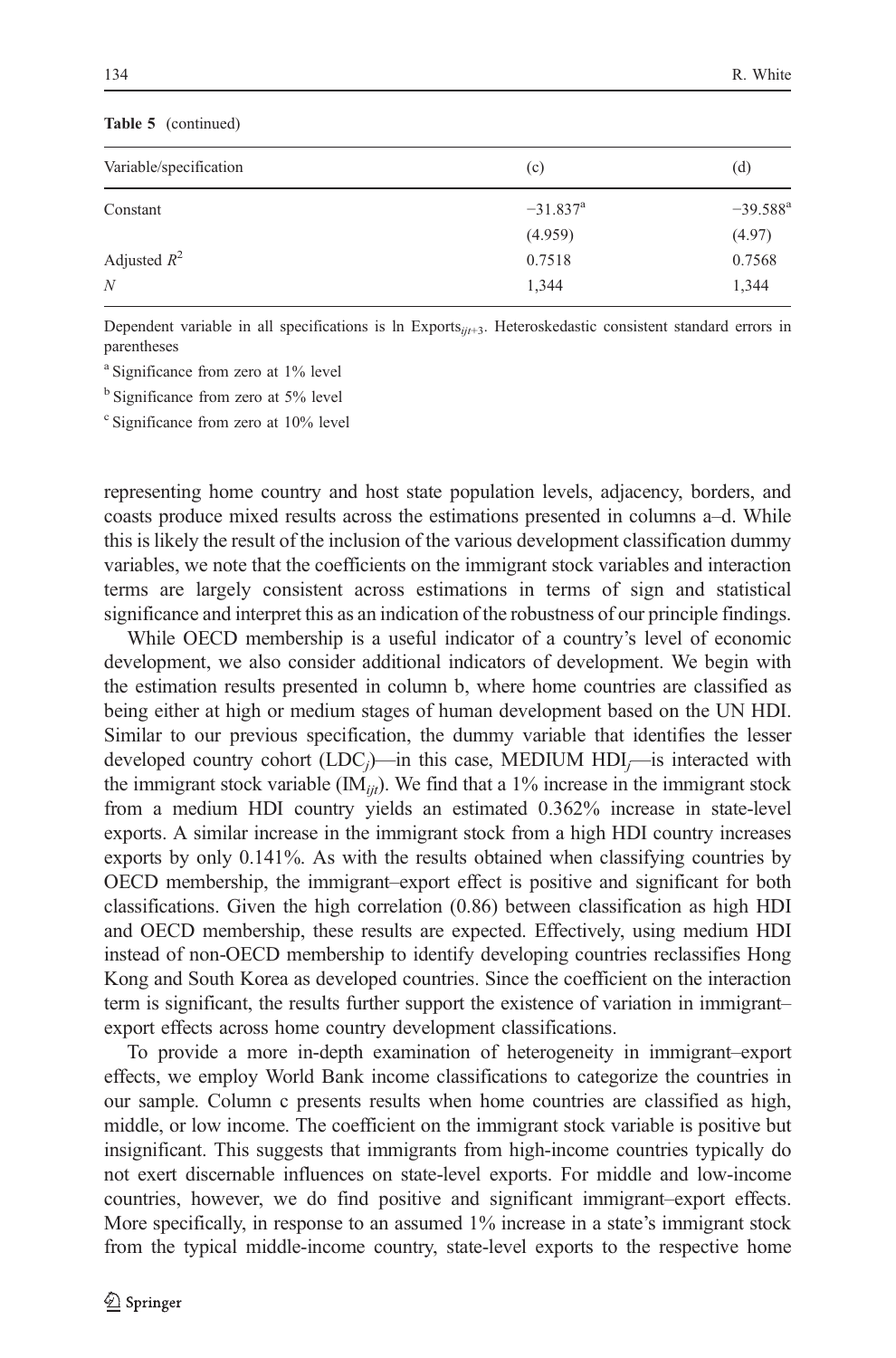country are estimated to increase by 0.297%. A similar increase in the immigrant stock from the typical low-income country increases exports by 0.567%. We consider this to be compelling support for our notion that the opportunities available to immigrants, in terms of utilizing their connections to business and social networks as a means to overcome information asymmetries and, hence, to facilitate trade, are relatively more abundant for immigrants from lesser developed countries and significantly less prevalent for immigrants from developed countries.

Modifying the specification such that the middle-income classification is further decomposed into upper middle and lower middle income groupings permits a more detailed examination of the immigrant–export relationship. Corresponding estimation results are presented in column d. As in the previous regression (column c), the coefficient on the immigrant stock variable is positive but insignificant, again suggesting that immigrants from high-income countries exert no discernable effects on state-level exports. In response to an assumed 1% increase in the number of immigrants from a low-income country, state-level exports are estimated to increase by 0.57%. As one would expect for these two development classifications, the results are nearly identical to those reported in column c. The decomposition of the middleincome classification into upper middle and lower middle income groupings, however, reveals further variation in immigrant–export effects. Assume that 1% increases in the number of immigrants from upper middle and lower middle income countries are estimated to generate increases in state-level exports of 0.365% and 0.253%, respectively. The larger proportional immigrant–export effect for the upper middle income classification relative to the lower middle income classification may seem at odds with our hypothesis that a lack of development corresponds with greater information asymmetries and, thus, increased opportunities for immigrants to facilitate trade. However, given that the upper middle income classification consists of Greece, Mexico, Portugal, South Korea, and Trinidad and Tobago, it may well be that the inclusion of Mexico and/or South Korea is responsible for the larger coefficient estimate.

Results obtained when estimating each of the four regression specifications indicate that immigrants from lesser developed countries exert positive and significant influences on state-level exports. We also find that the magnitude of proportional immigrant–export effects is inversely related to the general level of development and that, in two of the four estimations, no significant immigrant– export effect is found for the most developed countries. This is consistent with the notion that immigrants from lesser developed countries face greater opportunities to exploit their connections to business and/or social networks as a means of overcoming trade-related information asymmetries. However, it is also important to note that, while the results presented in this study may indicate general findings or tendencies regarding the presence and relative magnitudes of immigrant–export effects, as is stated in Bandyopadhyay et al. ([2008\)](#page-21-0), networks may also be very important for state-level exports to developed countries, and the lack of statistical significance should be interpreted as an indication of no measurable immigrant– export effects rather than as confirmation that no immigrant–export effect exists.

While we have identified variation in proportional immigrant–export effects across the home country development classifications, immigrant stock and export levels also differ across states and regions. Thus, variation in absolute effects may also exist. Table [6](#page-16-0) presents estimates of the average marginal effects of additional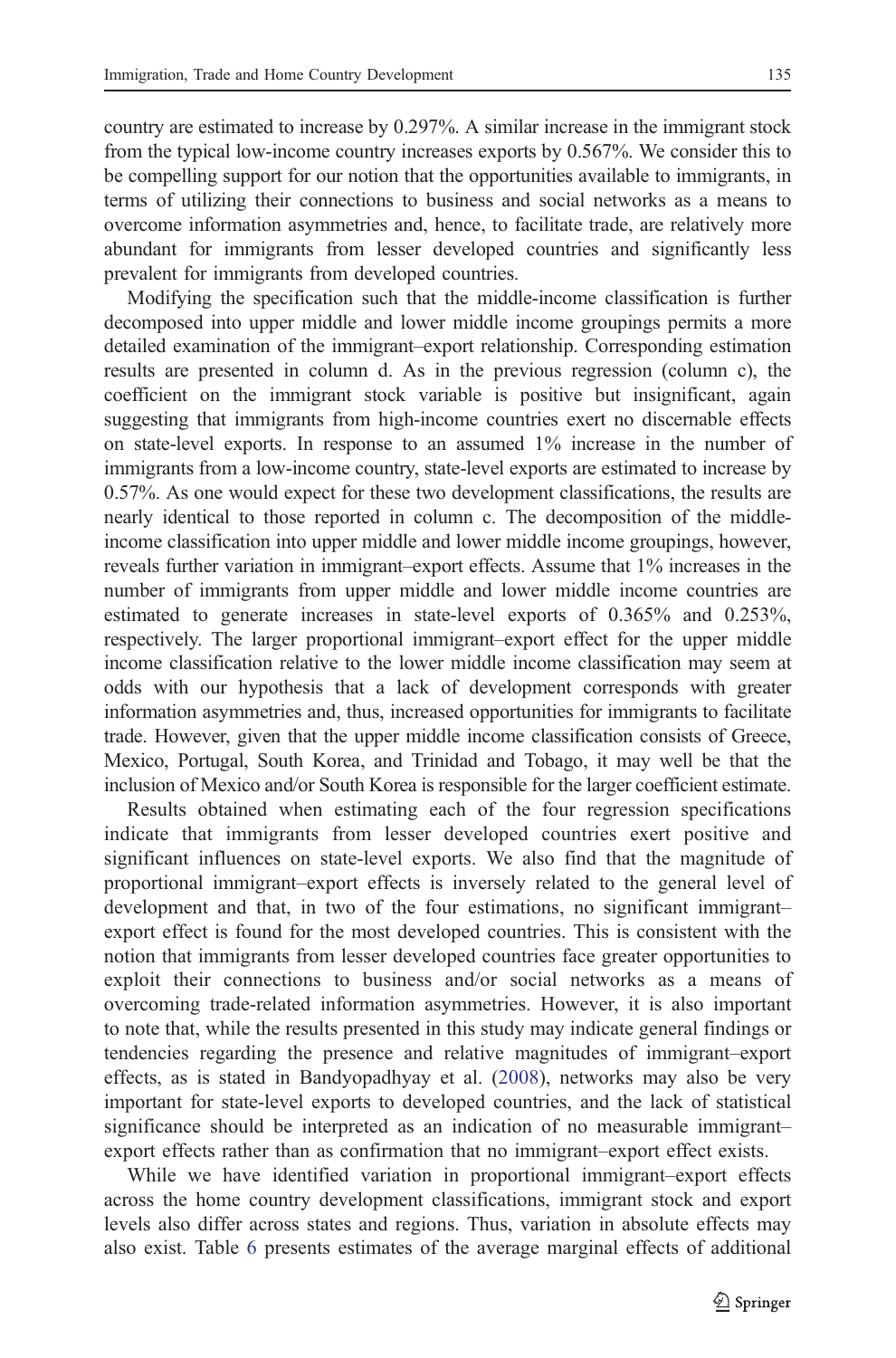<span id="page-16-0"></span>

| Tables 4 and 5<br>specifications | $\mathbf{\widehat{a}}$ | $\widehat{a}$           | ව           | ê               | $\odot$            | $\odot$             | ਰਿ                     | $\widehat{\sigma}$     | $\widehat{\sigma}$   |
|----------------------------------|------------------------|-------------------------|-------------|-----------------|--------------------|---------------------|------------------------|------------------------|----------------------|
| Home country<br>classification   | Developed<br>countries | Developing<br>countries | High HDI    | Medium HDI      | Middle income      | Low income          | Upper middle<br>income | Lower middle<br>income | Low income           |
|                                  | $\widehat{\Xi}$        | $\odot$                 | $\odot$     | $\bigoplus$     | $\odot$            | $\odot$             | $\odot$                | $\circledast$          | $\circledcirc$       |
| All states                       | $10,517^a$             | $13,636^a$              | $13,310^a$  | $7,105^a$       | 8,785              | 8,615               | $14,814^{a,a}$         | $7,572^{a,a}$          | $9,203^{a,a}$        |
| New England                      | 5,264                  | 11,392                  | 8,735       | 8,079           | 7,252              | 12,003              | $14,033B^a$            | $4,206^{a,b}$          | $12,066B^b$          |
| Connecticut                      | $8,206^\circ$          | $16,950^{\circ}$        | 13,398      | 11,966          | 13,295             | 19,164              | $28{,}983B^b$          | $6,456^{b,b}$          | 19,164B <sup>b</sup> |
| Maine                            | $4,810^b$              | $27,769^{b}$            | 14,489      | 17,855          | $10,875^{c}$       | 40,475 <sup>c</sup> | 15,147A, B             | $8,577A^c$             | $40,475B^c$          |
| Massachusetts                    | 6,069                  | 5,285                   | 7,368       | 4,181           | 4,336              | 3,435               | $10,939^{a,b}$         | $1,533^{a,c}$          | $3,435^{b,c}$        |
| New Hampshire                    | 4,092                  | 7,530                   | 5,142       | 7,393           | 7,510 <sup>b</sup> | $2,620^{b}$         | $9,193A^{b}$           | $6.412A^{c}$           | $2,620^{b,c}$        |
| Rhode Island                     | 3,368                  | 3,558                   | 4,709°      | $2,056^\circ$   | 2,229              | 1,564               | $5,412^{a,b}$          | 870Cª                  | $1,564C^{b}$         |
| Vernont                          | 5,040                  | 7,260                   | 7,305       | 5,021           | 5,270              | 5,139               | $14,524^{a,b}$         | 1,390C <sup>a</sup>    | $5.139C^b$           |
| Middle Atlantic                  | 6,416                  | 6,366                   | 7,459       | 5,923           | 5,762              | 3,895               | $7,775^{cb}$           | 4,641C°                | $3,916C^{b}$         |
| New Jersey                       | 5,249                  | 5,423                   | 6,395       | 4,623           | 4,844              | 2,453               | $7,381A^b$             | 3,576A,C               | $2,453C^{b}$         |
| New York                         | 5,699                  | 3,081                   | $6.327^{c}$ | $2,601^c$       | 2,673              | 1,805               | $3,689A^{c}$           | 2,121A,C               | 1,805Cc              |
| Pennsylvania                     | 8,299                  | 10,596                  | 9,655       | 10,545          | 9,769              | 7,490               | 12,254A,B              | 8,226A,C               | 7,490B,C             |
| East North Central               | 14,522                 | 13,865                  | 16,471      | 13,423          | $14,416^a$         | 7,67 $9^a$          | $21,681^{a,b}$         | $10,754C^{b}$          | 7,719C <sup>a</sup>  |
| Illinois                         | 10,027                 | 5,404                   | $10,909^c$  | $4.927^{\circ}$ | 5,082              | 6,139               | 6,603A,B               | 4,191A,C               | 6,139B,C             |
| Indiana                          | 17,510                 | 10,200                  | 18,959      | 9,691           | $10,816^a$         | $4,329^{a}$         | $16,535^{a,b}$         | $7,964^{b,b}$          | $4,329^{a,b}$        |
| Michigan                         | 9,684                  | 16,892                  | 11,812      | 16,951          | $19,486^{b}$       | $5,662^{b}$         | $43,556^{a,b}$         | $9.048C^b$             | $5,662C^a$           |
| Ohio                             | 20,367                 | 19,001                  | 22,315      | 19,586          | 18,995             | 11,736              | 23,561A,B              | 16,097A,C              | 11,736B,C            |
| Wisconsin                        | 15,022                 | 17,826                  | 18,362      | 15,957          | 17,703             | 10,731              | 18,149A,B              | 16,469A,C              | $10,731B$ ,C         |
| West North Central               | 17,811                 | 13,902                  | 18,852      | 14,901          | $22,945^{b}$       | $7,590^b$           | $37,513^{b,c}$         | $15,958^{b,c}$         | $7,630^{b,b}$        |
| Iowa                             | 11,102                 | 7,906                   | 12,354      | 7,356           | $8,708^b$          | $4,479^{b}$         | $11,971A^a$            | 6,929A,C               | 4,479C <sup>a</sup>  |

Table 6 Estimated export effect of immigration, state and regional averages Table 6 Estimated export effect of immigration, state and regional averages

 $\underline{\textcircled{\tiny 2}}$  Springer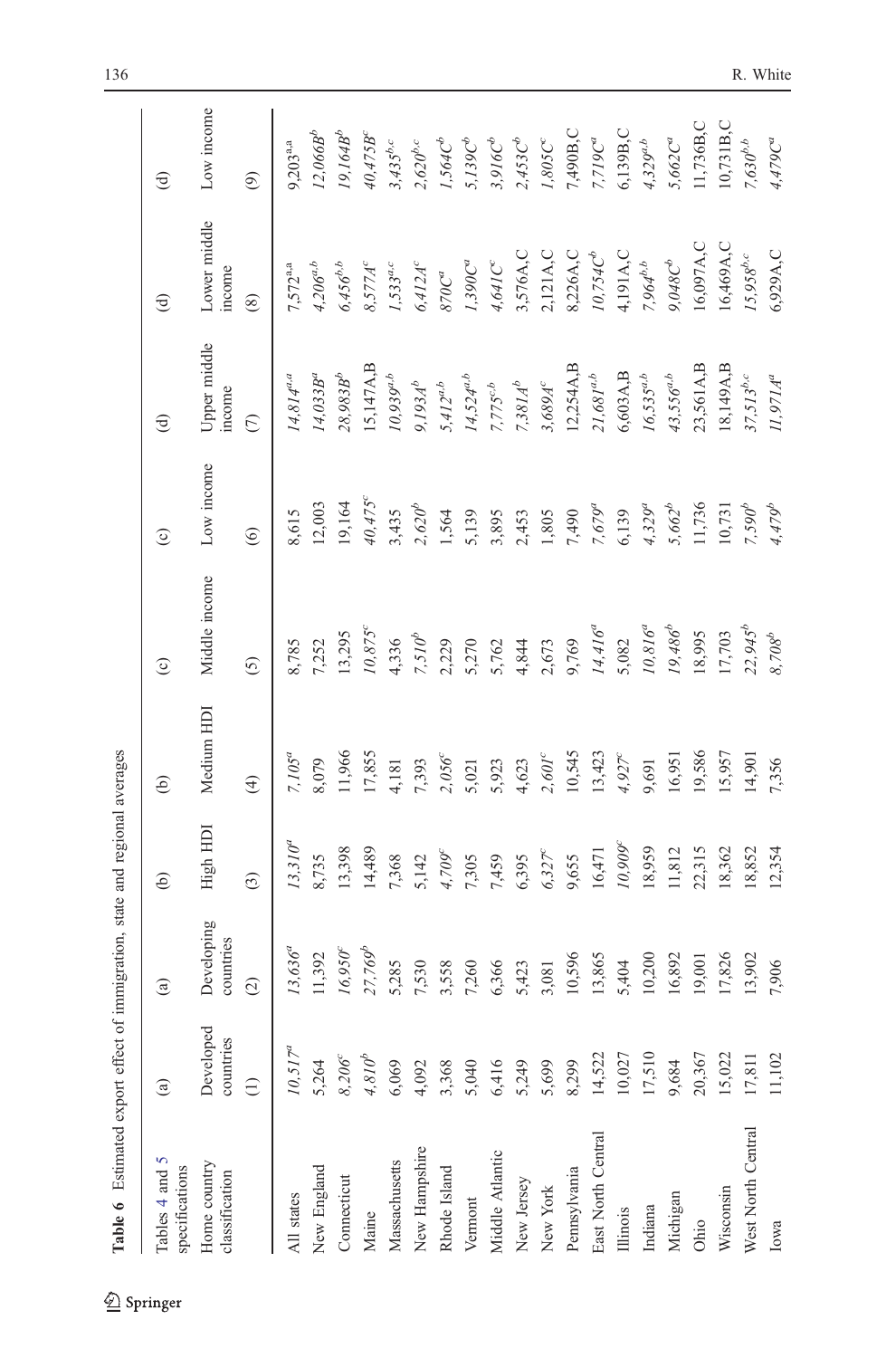| Kansas                                | 14,104                                                                              |                                                                                                                                                                                                                                      |                                                                                                                                                                           |                                                                                                                                                                                                        |                                                                                                                                                                                                                                                                 |                                                                                                                                                                                                                                                                                                                                                                                                           |                                                                                                                                                    | $8,824^{c.c}$                                                                                                                                                                                                                                                                                                                    |
|---------------------------------------|-------------------------------------------------------------------------------------|--------------------------------------------------------------------------------------------------------------------------------------------------------------------------------------------------------------------------------------|---------------------------------------------------------------------------------------------------------------------------------------------------------------------------|--------------------------------------------------------------------------------------------------------------------------------------------------------------------------------------------------------|-----------------------------------------------------------------------------------------------------------------------------------------------------------------------------------------------------------------------------------------------------------------|-----------------------------------------------------------------------------------------------------------------------------------------------------------------------------------------------------------------------------------------------------------------------------------------------------------------------------------------------------------------------------------------------------------|----------------------------------------------------------------------------------------------------------------------------------------------------|----------------------------------------------------------------------------------------------------------------------------------------------------------------------------------------------------------------------------------------------------------------------------------------------------------------------------------|
| Minnesota                             |                                                                                     |                                                                                                                                                                                                                                      |                                                                                                                                                                           |                                                                                                                                                                                                        |                                                                                                                                                                                                                                                                 |                                                                                                                                                                                                                                                                                                                                                                                                           | 48,929 <sup>c.c</sup><br>27,245C <sup>b</sup>                                                                                                      | $24,832C^{b}$                                                                                                                                                                                                                                                                                                                    |
| Missouri                              |                                                                                     |                                                                                                                                                                                                                                      |                                                                                                                                                                           |                                                                                                                                                                                                        |                                                                                                                                                                                                                                                                 |                                                                                                                                                                                                                                                                                                                                                                                                           |                                                                                                                                                    |                                                                                                                                                                                                                                                                                                                                  |
| Nebraska                              | 59,623<br>7,170 <sup>b</sup><br>22,426                                              |                                                                                                                                                                                                                                      |                                                                                                                                                                           |                                                                                                                                                                                                        |                                                                                                                                                                                                                                                                 |                                                                                                                                                                                                                                                                                                                                                                                                           |                                                                                                                                                    | 11,561B,C<br>1,368 <sup>a,b</sup>                                                                                                                                                                                                                                                                                                |
| North Dakota                          |                                                                                     |                                                                                                                                                                                                                                      |                                                                                                                                                                           |                                                                                                                                                                                                        |                                                                                                                                                                                                                                                                 |                                                                                                                                                                                                                                                                                                                                                                                                           |                                                                                                                                                    |                                                                                                                                                                                                                                                                                                                                  |
| South Dakota                          |                                                                                     |                                                                                                                                                                                                                                      |                                                                                                                                                                           |                                                                                                                                                                                                        |                                                                                                                                                                                                                                                                 |                                                                                                                                                                                                                                                                                                                                                                                                           |                                                                                                                                                    |                                                                                                                                                                                                                                                                                                                                  |
| south Atlantic                        |                                                                                     |                                                                                                                                                                                                                                      |                                                                                                                                                                           |                                                                                                                                                                                                        |                                                                                                                                                                                                                                                                 |                                                                                                                                                                                                                                                                                                                                                                                                           |                                                                                                                                                    |                                                                                                                                                                                                                                                                                                                                  |
| Delaware                              | 2,546<br>10,774°<br>10,774°<br>1,797°<br>1,813<br>1,925°<br>6,512<br>6,512<br>6,512 | 33, 133<br>26, 602<br>16, 746<br>17, 367 <sup>4</sup><br>17, 378<br>18, 877 <sup>4</sup><br>17, 388<br>19, 374, 374, 374, 372, 388<br>17, 939<br>20, 630, 388<br>21, 088<br>20, 99, 392<br>11, 19, 992<br>11, 19, 992<br>11, 19, 992 | 39,432<br>28,109<br>9,451<br>15,820<br>9,435<br>9,604<br>13,744,322<br>12,604<br>13,746<br>20,874<br>23,5037<br>23,5039,505<br>13,746<br>5,609<br>13,744,322 <sup>6</sup> | $38,352\n83,847\n14,536\n15,583\n16,493\n16,493\n17,534\n18,507\n19,508\n10,693\n11,7,354\n15,71\n16,508\n17,5397\n18,502\n19,505\n10,697\n14,8167\n15,5371\n16,657\n17,693\n18,505\n19,505\n19,505\n$ | 8,824<br>24,832<br>24,832<br>5,9281 <sup>6</sup><br>5,908 5,004<br>5,121 1,500 5,007<br>5,121 1,512<br>5,500 5,007<br>5,500 5,000 5,000 5,000 5,000 5,000 5,000 5,000 5,000 5,000 5,000 5,000 5,000 5,000 5,000 5,000 5,000 5,000 5,000 5,000 5,000 5,000 5,000 | 4, 913 <sup>ec</sup><br>217, 756 <sup>bb</sup><br>9, 538k <sup>a</sup><br>0, 538k <sup>a</sup><br>1, 423B <sup>c</sup><br>20, 786A <sup>b</sup><br>1, 1942B <sup>b</sup><br>3, 503 A <sub>d</sub> e<br>5, 5028 <sup>d</sup><br>5, 5028 <sup>4</sup><br>11, 2204 <sup>a</sup><br>10, 084A <sup>d</sup><br>10, 084A <sup>d</sup><br>10, 084A <sup>d</sup><br>10, 084A <sup>d</sup><br>10, 084A <sup>d</sup> | $13,093A, C\n11,613Ab\n707Cb\n707Cb\n13,850Ab\n14,557A, C\n15,850Ab\n16,869Cb\n16,869Cb\n17,76Cb\n17,76Cb\n17,776Cb\n17,786Cc\n17,796Cc\n17,796Cc$ | $\begin{array}{l} 1.188B^b\\ 1.157\text{B},\text{C}\\ 9,330^{b,b}\\ 19,178B^b\\ 11,583\text{B},\text{C}\\ 11,583\text{B},\text{C}\\ 22,027C^c\\ 13,708C^b\\ 17,816\text{B},\text{C}\\ 17,816\text{B},\text{C}\\ 17,816\text{B},\text{C}\\ 17,816\text{B},\text{C}\\ 17,816\text{B},\text{C}\\ 17,816\text{B},\text{C}\\ 17,816\$ |
| Florida                               |                                                                                     |                                                                                                                                                                                                                                      |                                                                                                                                                                           |                                                                                                                                                                                                        |                                                                                                                                                                                                                                                                 |                                                                                                                                                                                                                                                                                                                                                                                                           |                                                                                                                                                    |                                                                                                                                                                                                                                                                                                                                  |
|                                       |                                                                                     |                                                                                                                                                                                                                                      |                                                                                                                                                                           |                                                                                                                                                                                                        |                                                                                                                                                                                                                                                                 |                                                                                                                                                                                                                                                                                                                                                                                                           |                                                                                                                                                    |                                                                                                                                                                                                                                                                                                                                  |
|                                       |                                                                                     |                                                                                                                                                                                                                                      |                                                                                                                                                                           |                                                                                                                                                                                                        |                                                                                                                                                                                                                                                                 |                                                                                                                                                                                                                                                                                                                                                                                                           |                                                                                                                                                    |                                                                                                                                                                                                                                                                                                                                  |
| Georgia<br>Maryland<br>North Carolina |                                                                                     |                                                                                                                                                                                                                                      |                                                                                                                                                                           |                                                                                                                                                                                                        |                                                                                                                                                                                                                                                                 |                                                                                                                                                                                                                                                                                                                                                                                                           |                                                                                                                                                    |                                                                                                                                                                                                                                                                                                                                  |
| outh Carolina                         |                                                                                     |                                                                                                                                                                                                                                      |                                                                                                                                                                           |                                                                                                                                                                                                        |                                                                                                                                                                                                                                                                 |                                                                                                                                                                                                                                                                                                                                                                                                           |                                                                                                                                                    |                                                                                                                                                                                                                                                                                                                                  |
|                                       |                                                                                     |                                                                                                                                                                                                                                      |                                                                                                                                                                           |                                                                                                                                                                                                        |                                                                                                                                                                                                                                                                 |                                                                                                                                                                                                                                                                                                                                                                                                           |                                                                                                                                                    |                                                                                                                                                                                                                                                                                                                                  |
| Virginia<br>West Virginia             |                                                                                     |                                                                                                                                                                                                                                      |                                                                                                                                                                           |                                                                                                                                                                                                        |                                                                                                                                                                                                                                                                 |                                                                                                                                                                                                                                                                                                                                                                                                           |                                                                                                                                                    |                                                                                                                                                                                                                                                                                                                                  |
| ast South Central                     |                                                                                     |                                                                                                                                                                                                                                      |                                                                                                                                                                           |                                                                                                                                                                                                        |                                                                                                                                                                                                                                                                 |                                                                                                                                                                                                                                                                                                                                                                                                           |                                                                                                                                                    |                                                                                                                                                                                                                                                                                                                                  |
| Alabama                               | 11.084c                                                                             |                                                                                                                                                                                                                                      |                                                                                                                                                                           |                                                                                                                                                                                                        |                                                                                                                                                                                                                                                                 |                                                                                                                                                                                                                                                                                                                                                                                                           |                                                                                                                                                    |                                                                                                                                                                                                                                                                                                                                  |
| Kentucky                              |                                                                                     |                                                                                                                                                                                                                                      |                                                                                                                                                                           |                                                                                                                                                                                                        |                                                                                                                                                                                                                                                                 |                                                                                                                                                                                                                                                                                                                                                                                                           |                                                                                                                                                    |                                                                                                                                                                                                                                                                                                                                  |
| Mississippi                           | $19,146$<br>$5,816$ <sup>b</sup><br>$15,886$ <sup>b</sup>                           |                                                                                                                                                                                                                                      |                                                                                                                                                                           |                                                                                                                                                                                                        |                                                                                                                                                                                                                                                                 |                                                                                                                                                                                                                                                                                                                                                                                                           |                                                                                                                                                    |                                                                                                                                                                                                                                                                                                                                  |
| ennessee                              |                                                                                     |                                                                                                                                                                                                                                      |                                                                                                                                                                           |                                                                                                                                                                                                        |                                                                                                                                                                                                                                                                 |                                                                                                                                                                                                                                                                                                                                                                                                           |                                                                                                                                                    |                                                                                                                                                                                                                                                                                                                                  |
| Vest South Central                    | 9,744                                                                               |                                                                                                                                                                                                                                      |                                                                                                                                                                           |                                                                                                                                                                                                        |                                                                                                                                                                                                                                                                 |                                                                                                                                                                                                                                                                                                                                                                                                           |                                                                                                                                                    |                                                                                                                                                                                                                                                                                                                                  |
| Arkansas                              | 8,756                                                                               |                                                                                                                                                                                                                                      |                                                                                                                                                                           |                                                                                                                                                                                                        |                                                                                                                                                                                                                                                                 |                                                                                                                                                                                                                                                                                                                                                                                                           |                                                                                                                                                    |                                                                                                                                                                                                                                                                                                                                  |
| Louisiana                             |                                                                                     |                                                                                                                                                                                                                                      |                                                                                                                                                                           |                                                                                                                                                                                                        |                                                                                                                                                                                                                                                                 |                                                                                                                                                                                                                                                                                                                                                                                                           |                                                                                                                                                    |                                                                                                                                                                                                                                                                                                                                  |
| Oklahoma                              |                                                                                     |                                                                                                                                                                                                                                      |                                                                                                                                                                           |                                                                                                                                                                                                        |                                                                                                                                                                                                                                                                 |                                                                                                                                                                                                                                                                                                                                                                                                           |                                                                                                                                                    |                                                                                                                                                                                                                                                                                                                                  |
| Texas                                 |                                                                                     |                                                                                                                                                                                                                                      |                                                                                                                                                                           |                                                                                                                                                                                                        |                                                                                                                                                                                                                                                                 |                                                                                                                                                                                                                                                                                                                                                                                                           |                                                                                                                                                    |                                                                                                                                                                                                                                                                                                                                  |
| Mountain                              | 15,626<br>6,303<br>8,291<br>5,535<br>7,379                                          |                                                                                                                                                                                                                                      |                                                                                                                                                                           |                                                                                                                                                                                                        |                                                                                                                                                                                                                                                                 |                                                                                                                                                                                                                                                                                                                                                                                                           |                                                                                                                                                    |                                                                                                                                                                                                                                                                                                                                  |
| Arizona                               |                                                                                     |                                                                                                                                                                                                                                      |                                                                                                                                                                           |                                                                                                                                                                                                        |                                                                                                                                                                                                                                                                 |                                                                                                                                                                                                                                                                                                                                                                                                           |                                                                                                                                                    |                                                                                                                                                                                                                                                                                                                                  |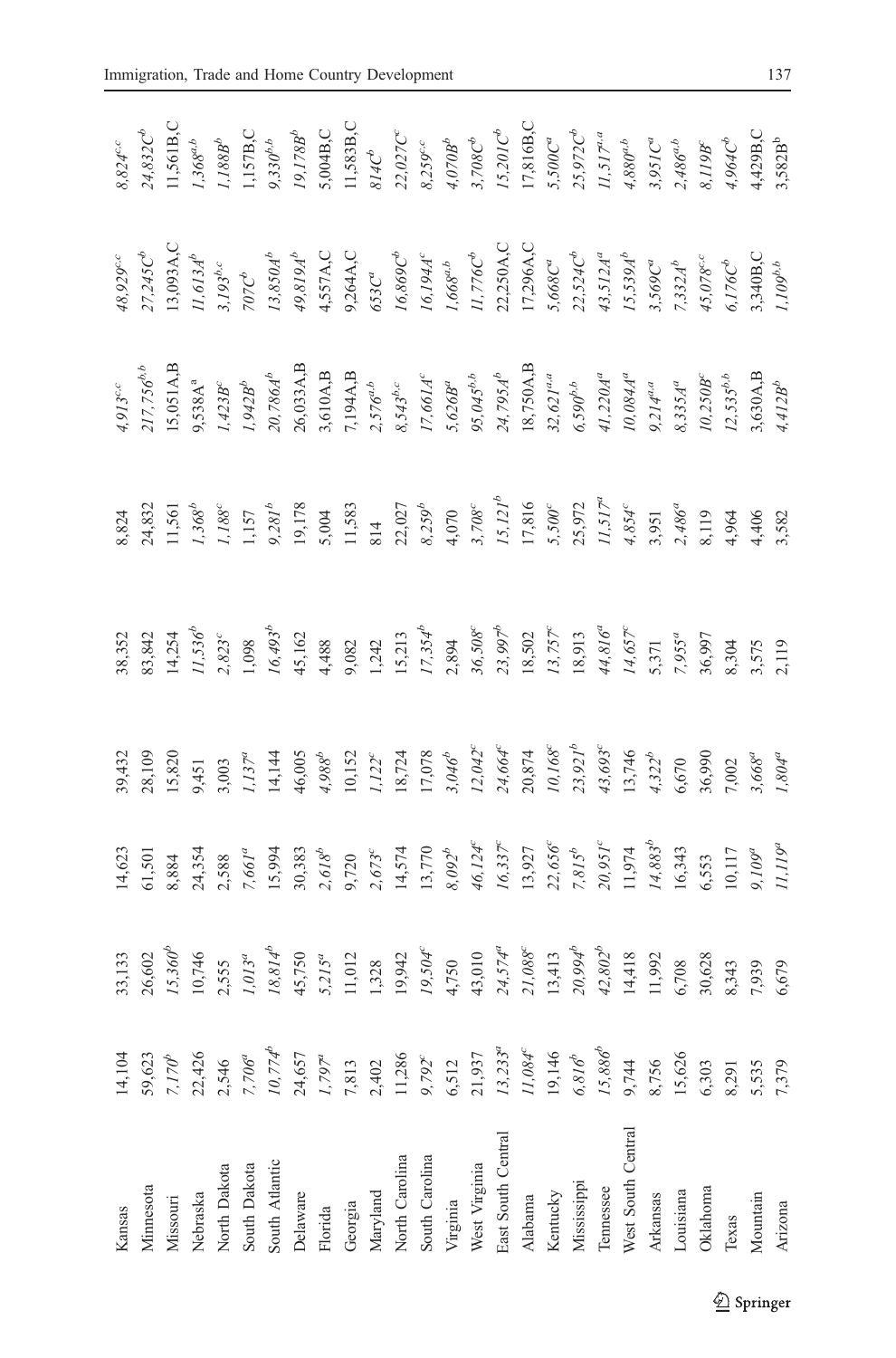| Tables 4 and 5<br>specifications                                                                                                                                                                                                                                                                                                                                                                 | ම                      | වූ                      | ê                   | ê                        | $\widehat{c}$                                                                                                                                       | $_{\odot}$       | $\widehat{\mathbf{d}}$  | ਰ                      | ਰ                     |
|--------------------------------------------------------------------------------------------------------------------------------------------------------------------------------------------------------------------------------------------------------------------------------------------------------------------------------------------------------------------------------------------------|------------------------|-------------------------|---------------------|--------------------------|-----------------------------------------------------------------------------------------------------------------------------------------------------|------------------|-------------------------|------------------------|-----------------------|
| Home country<br>classification                                                                                                                                                                                                                                                                                                                                                                   | Developed<br>countries | Developing<br>countries | High HDI            | Medium HDI               | Middle income                                                                                                                                       | Low income       | Upper middle<br>income  | Lower middle<br>income | Low income            |
|                                                                                                                                                                                                                                                                                                                                                                                                  |                        | $\widehat{\infty}$      | $\widehat{c}$       | $\widehat{\mathfrak{t}}$ | $\widehat{S}$                                                                                                                                       | $\circledcirc$   | $\widehat{\mathcal{L}}$ | $\circledS$            | $\widehat{\odot}$     |
| Colorado                                                                                                                                                                                                                                                                                                                                                                                         | 11,794                 | 12,367                  | 16,796 <sup>b</sup> | $6,577^{b}$              | 6,636                                                                                                                                               | 5,366            | 6,246A,B                | 6,388A,C               | 5,366B,C              |
| Idaho                                                                                                                                                                                                                                                                                                                                                                                            | 14,434                 | 15,042                  | $22,108^a$          | $5,358^{a}$              | 4,450                                                                                                                                               | 10,277           | 5,140A,B                | 3,917A,C               | $10,277B$ ,C          |
| Montana                                                                                                                                                                                                                                                                                                                                                                                          | 1,452                  | 4,179                   | 1,742               | 4,608                    | 4,685                                                                                                                                               | 1,056            | 1,316A,B                | 5,701A <sup>c</sup>    | $1,056B^c$            |
| Nevada                                                                                                                                                                                                                                                                                                                                                                                           | 866                    | 588                     | $1,065^a$           | $371^a$                  | $322^{b}$                                                                                                                                           | $984^b$          | 561A,B                  | $211A^a$               | $884^{a,b}$           |
| New Mexico                                                                                                                                                                                                                                                                                                                                                                                       | 1,426                  | 3,254                   | 2,952               | 1,420                    | $2,744^{b}$                                                                                                                                         | $454^b$          | $5,084^{a,b}$           | $1,679C$ <sup>c</sup>  | 454C <sup>a</sup>     |
| Utah                                                                                                                                                                                                                                                                                                                                                                                             | 5,603                  | 18,580                  | 15,241              | 6,638                    | 5,479                                                                                                                                               | 10,832           | 5,183A,B                | 5,265A,C               | 10,832B,C             |
| Wyoming                                                                                                                                                                                                                                                                                                                                                                                          | $1,330^c$              | $2.827^{c}$             | 1,850               | 2,571                    | 2,167                                                                                                                                               | 2,984            | $1,096^{b,c}$           | 2,450C <sup>c</sup>    | $2,984C^{b}$          |
| Pacific                                                                                                                                                                                                                                                                                                                                                                                          | 10,016                 | 9,490                   | 11,903              | 8,267                    | $7,105^{c}$                                                                                                                                         | $13,299^{\circ}$ | 7,064A <sup>c</sup>     | $6,695A^c$             | 13,369 <sup>c,c</sup> |
| California                                                                                                                                                                                                                                                                                                                                                                                       | 4,653                  | 2,662                   | $5,404^{a}$         | $1,908^a$                | 2,129                                                                                                                                               | 1,464            | 2,131A,B                | 2,001A,C               | 1,464B,C              |
| Oregon                                                                                                                                                                                                                                                                                                                                                                                           | 8,215                  | 10,183                  | 10,225              | 8,955                    | 9,426                                                                                                                                               | 7,715            | 9,005A,B                | 9,023A,C               | 7,715B,C              |
| Washington                                                                                                                                                                                                                                                                                                                                                                                       | 17,180                 | 15,626                  | 20,081              | 13,938                   | $9,759^{b}$                                                                                                                                         | $30,930^b$       | $10,054A^{b}$           | $9,060A^b$             | $30,930^{b,b}$        |
| 9 indicate there is no significant differences in mean values between the upper middle income classification as compared to lower middle income classification, upper middle<br>income classification as compared to the low-income classification, and the lower middle income classification as compared to the low-income classification, respectively<br>Mean values presented with standard |                        |                         |                     |                          | deviations in parentheses. Values in italics indicate statistically significant differences in mean values. The letters A, B, and C in columns $7-$ |                  |                         |                        |                       |
|                                                                                                                                                                                                                                                                                                                                                                                                  |                        |                         |                     |                          |                                                                                                                                                     |                  |                         |                        |                       |

 $\overline{a}$ 

Table 6 (continued)

Table 6 (continued)

<sup>a</sup> Significance at 1% level Significance at 1% level

<sup>b</sup> Significance at 5% level b Significance at 5% level

<sup>e</sup>Significance at 10% level Significance at 10% level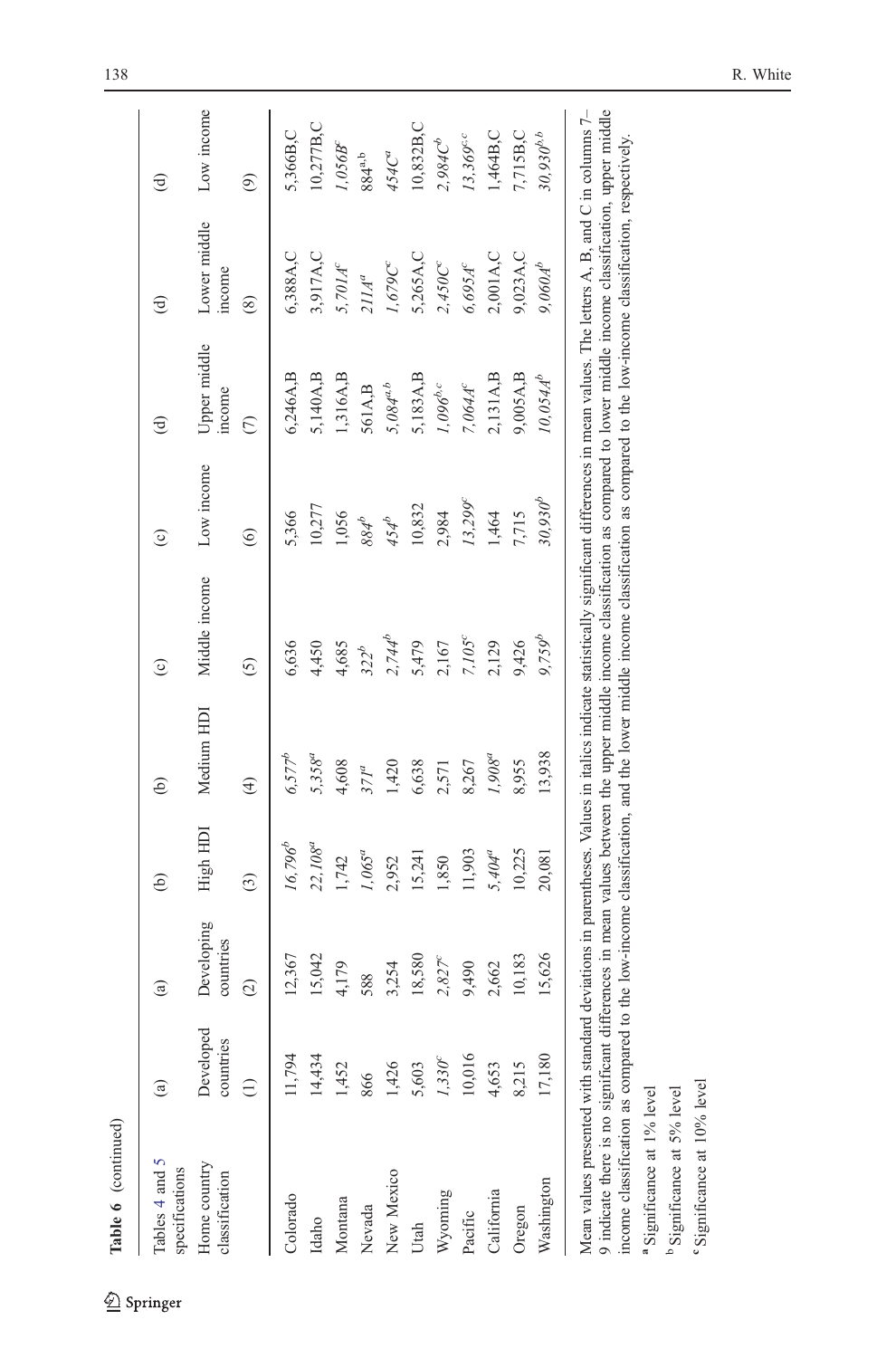immigrants. These estimates are generated, at the state, region, and national levels, using coefficients presented in Tables [4](#page-12-0) and [5](#page-13-0) and state-level immigrant stock and export data. Regional and national mean values, for each home country classification, are derived as arithmetic means of the corresponding estimates of state-level immigrant effects. Estimates of state-level immigrant–export effects are arithmetic averages of values calculated across relevant state-home country pairs as  $E(\Delta X_{ijt+3}) = (\tilde{\beta}_1 \times X_{ijt+3})/IM_{ijt}$  for developed countries and for developing countries as  $E(\Delta X_{ijt+3}) = \left[ (\hat{\beta}_1 + \hat{\beta}_2) \times X_{ijt+3} \right] / \text{IM}_{ijt}$ .

t tests of differences in mean values are calculated to determine whether average estimated immigrant–export effects vary across the home country development classifications. For example, the mean values (with significance noted) for the state of Connecticut, which are listed in columns 1 and 2 of Table [6](#page-16-0), are 8,206 and 16,950 for the developed and developing country cohorts, respectively. The corresponding t test for a difference in mean values indicates that these values are statistically different when evaluated at the 10% level of significance. Similarly, for the state of Maryland, columns 7–9 report values of 2,576, 653, and 814, respectively, for the upper middle, lower middle and low-income country cohorts. Testing for difference in mean values, again employing a t test, reveals that the value presented for the upper middle income classification is higher than that of the lower middle and low-income classifications at the 1% and 5% levels of significance, respectively. However, the value presented for the lower middle income classification is not significantly different from the value presented for the low-income classification.

At the national level, we see significant variation in immigrant–export effects. Values presented in columns 1 and 2 indicate that the average export effect of immigrants from non-OECD (developing) countries (\$13,636) is significantly more than the effect attributable to immigrants from developed countries (\$10,517). Variation in effects, also at the national level, is reported in columns 3 and 4. However, in this case, immigrants from high HDI (developed) countries have a larger estimated average effect on exports (\$13,310) than do immigrants from developing countries (\$7,105). That immigrants from developing countries are estimated to contribute relatively more to state-level exports when employing coefficients from specification (a) and to contribute relatively less when coefficients from specification (b) underscores the difficulty in employing dichotomous development classifications.

Allowing for more detailed classification of home countries by relative level of development, columns 5 and 6 illustrate that, while no immigrant–export effect is found for high-income (developed) country immigrants, positive yet statistically similar average effects are found to result from immigrants from middle (\$8,784) and low-income (\$8,615) home countries. Segmenting the middle-income home country classification into upper middle and lower middle income classifications, columns 7–9 indicates variation in effects across development classifications. On average, immigrants from upper middle income home countries increase state-level exports by \$14,814, while immigrants from lower middle and low-income home countries increase exports by an average of \$7,572 and \$9,203, respectively. The remainder of Table [6](#page-16-0) indicates that, when comparing across regions and states and considering the more-detailed classification of countries, greater variation in effects is found to exist.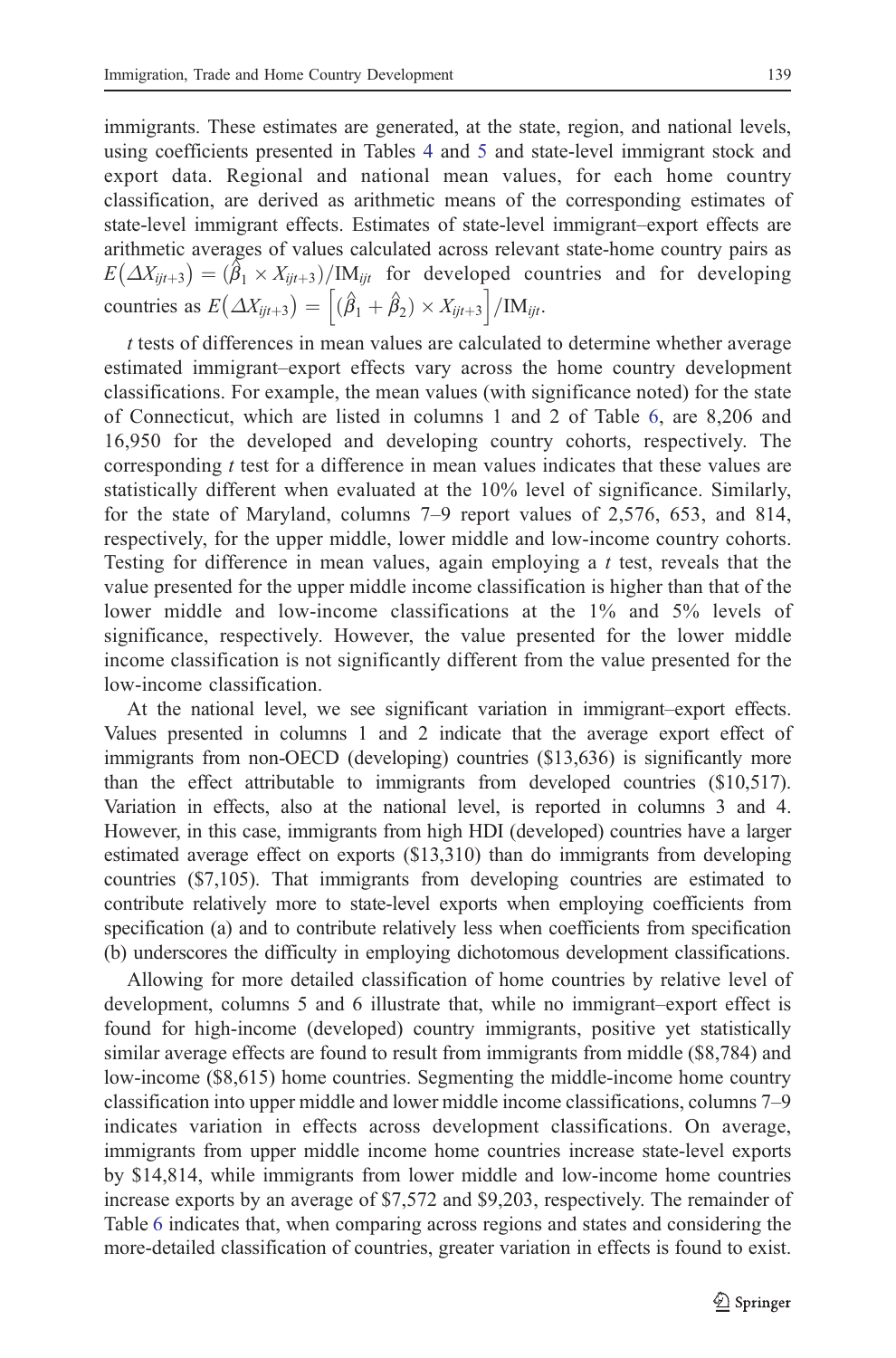### Discussion of Results and Concluding Thoughts

The results of the econometric analysis indicate clear and statistically significant differences, across a series of home country development classifications, in both the proportional and the absolute effects of immigrants on US state-level exports. This corrects the finding reported in Co et al. [\(2004](#page-22-0)) of there being no significant difference in the immigrant–export relationship across development classifications. Additionally, the results emphasize the importance of how development is measured. While OECD membership may be a useful measure of relative development, the associated dichotomous characterization is less than ideal when one attempts to discern between group-specific effects. Use of HDI classifications as an alternative measure yields similar results and, unfortunately, suffers the same shortcoming. World Bank income classifications are more detailed and, thus, permit more in-depth examination; however, it is important to bear in mind that, while average income is correlated with non-monetary measures of development, it too is an imperfect metric. Regardless of the shortcomings of each development classification scheme, the consistency of results across all three development classifications and the four estimation equations suggests that variation in immigrant–export effects does indeed exist.

A separate finding is that immigrants from developing countries typically increase state-level exports to their respective home countries proportionally more so than do immigrants from relatively developed countries. As immigrant populations and trade patterns vary across states and regions, estimates of the absolute effects of an additional immigrant are generated. Again, significant variation is reported across geographic locales, with the average immigrant from a developing country found to exert a greater absolute influence on state-level exports when OECD membership and World Bank income classifications are used to categorize countries as developing or developed. The average immigrant from a developed country is found to exert a greater absolute influence on state-level exports when countries are classified as developing or developed based on the UN Human Development Index.

As mentioned at the outset, lesser developed countries may be characterized, relative to developed countries, as more likely lacking in terms of having established, well-functioning institutions and/or formal channels that serve to facilitate trade deals. The results presented in this paper support the notion that immigrants from developing countries may face relatively greater opportunities to utilize their connections to business or social networks as a means by which traderelated information asymmetries may be ameliorated. The importance of creating and implementing an optimal immigration policy, in terms of quelling public discontent and garnering the greatest possible gains from immigration, requires an accurate accounting of all effects of immigrants on their host countries. The findings reported in this paper inform policy on an issue that is of particular public interest; however, given the importance of immigration as a public policy issue and as the analysis is undertaken using a limited number of immigrant source countries and a single year of data, this should be considered a first step of sorts in the sense that further research, using a larger data sample and a broader array of specifications, is merited.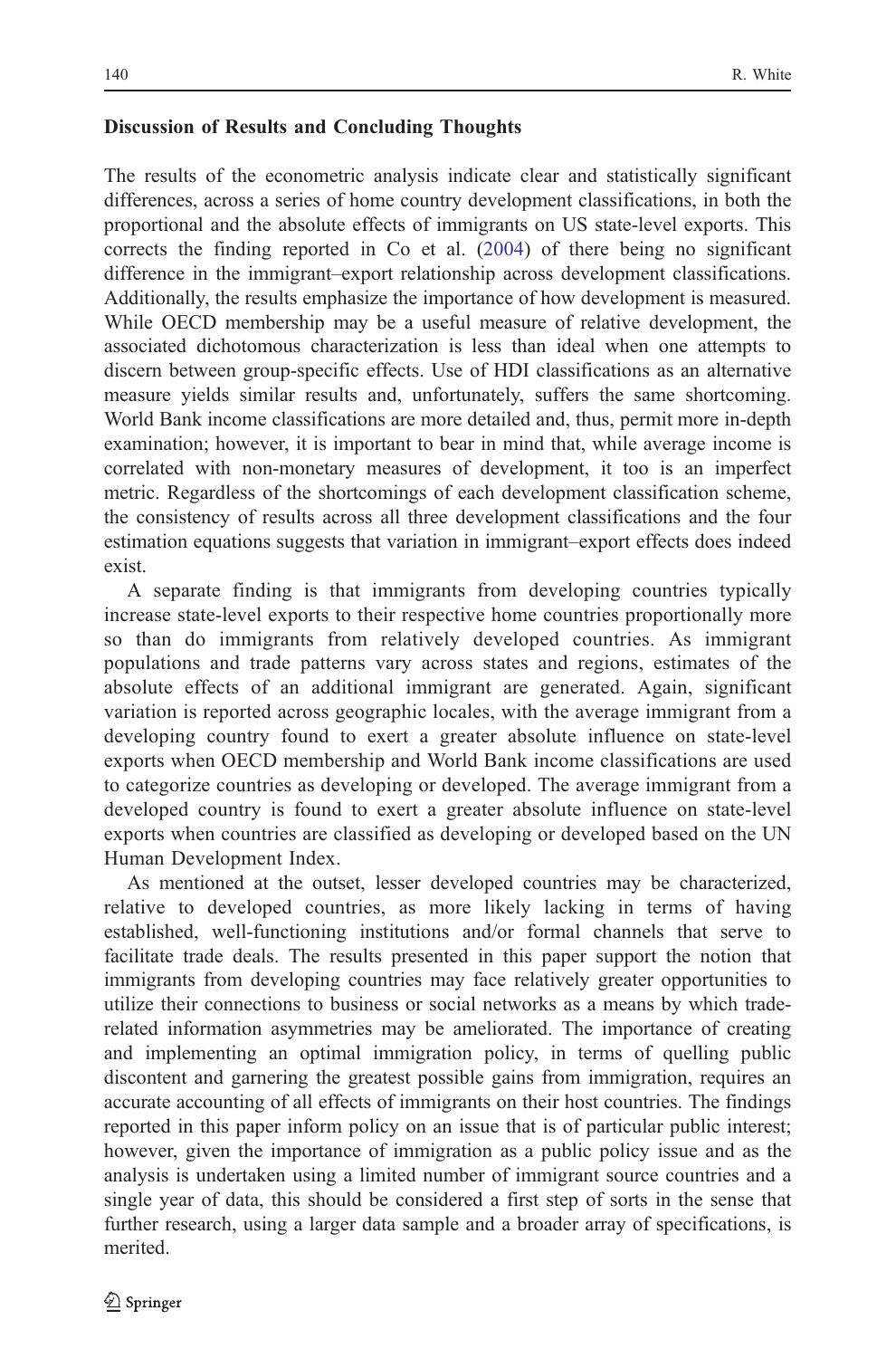### <span id="page-21-0"></span>Appendix A: Country Listing/Development Classifications

Canada<sup>a,b,c</sup>, China<sup>f</sup>, Colombia<sup>e</sup>, Dominican Republic<sup>e</sup>, Ecuador<sup>e</sup>, El Salvador<sup>e</sup>, France<sup>a,b,c</sup>, Germany<sup>a,b,c</sup>, Greece<sup>a,b,d</sup>, Guatemala<sup>e</sup>, Guyana<sup>f</sup>, Honduras<sup>f</sup>, Hong Kong<sup>b,</sup> <sup>c</sup>, India<sup>f</sup>, Ireland<sup>a,b,c</sup>, Italy<sup>a,b,c</sup>, Jamaica<sup>e</sup>, Japan<sup>a,b,c</sup>, Mexico<sup>d</sup>, Nicaragua<sup>e</sup>, Panama<sup>e</sup>, Peru<sup>e</sup>, Philippines<sup>f</sup>, Portugal<sup>a,b,d</sup>, South Korea<sup>b,d</sup>, Thailand<sup>e</sup>, Trinidad and Tobago<sup>d</sup>, United Kingdom<sup>a,b,c</sup>.<br><sup>a</sup> OECD members; <sup>b</sup> High HDI countries; <sup>c</sup> High-Income countries; <sup>d</sup> Upper

Middle Income countries; <sup>e</sup> Lower Middle Income countries; <sup>f</sup> Low-Income countries.

#### Appendix B: Data Sources

State-level export data are from Feenstra ([1997\)](#page-22-0). Immigrant stock values are from the US Bureau of the Census [\(1993](#page-22-0)). Gross state product data are from the US Bureau of Economic Analysis ([www.bea.doc.gov](http://www.bea.doc.gov)). Home country populations and GDP and trade values, used to construct the openness variable, are from the World Bank ([2003\)](#page-23-0). The infrastructure proxy variable and gross national income per capita, used to classify countries as high, upper middle, lower middle and low income, are from the World Bank [\(2003](#page-23-0)). State population values are from the US Bureau of the Census [\(1996](#page-22-0)). Distance between state and home country capitols are calculated by the author using the Great Circle method. OECD membership is from the OECD [\(www.oecd.org\)](http://www.oecd.org). Human Development Index classifications are from the United Nations Development Programme ([2004\)](#page-22-0). Adjacency is a dummy variable equal to one if the home country is Mexico or Canada; zero otherwise. Border-North and Border-South equal one if the host state borders Canada or Mexico, respectively; zero otherwise. Similarly, Coastal-West and Coastal East equal one if the host state borders the Pacific Ocean or either the Gulf of Mexico or Atlantic Ocean, respectively; zero otherwise.

#### References

- Anderson, J. E. (1979). A theoretical foundation for the gravity equation. American Economic Review, 69 (1), 106–116.
- Anderson, J. E., & van Wincoop, E. (2003). Gravity with gravitas: a solution to the border puzzle. American Economic Review, 93(1), 170–192.
- Bandyopadhyay, S., Coughlin, C. C., & Wall, H. J. (2008). Ethnic networks and U.S. exports. Review of International Economics, 16(1), 199–213.
- Bardhan, A. D., & Guhathakurta, S. (2005). Global linkages of subnational regions: coastal exports and international networks. Contemporary Economic Policy, 22(2), 225–236.
- Bergstrand, J. H. (1985). The gravity equation in international trade: some microeconomic foundations and empirical evidence. The Review of Economics and Statistics, 67(3), 474–481.
- Blanes, J. V. (2003). The link between immigration and trade in Spain. Paper presented at XXVIII Simposio de Analisis Economico, Universidad Pablo de Olavide, Seville, 11–13 December.

Blanes, J. V. (2005). Does immigration help to explain intra-industry trade? Evidence for Spain. Review of World Economics, 141(2), 244–270.

Blanes, J. V. (2006). Immigrant's characteristics and their different effects on bilateral trade. Evidence from Spain, WP#06.08, Universidad Pablo de Olavide, Departamento de Economía.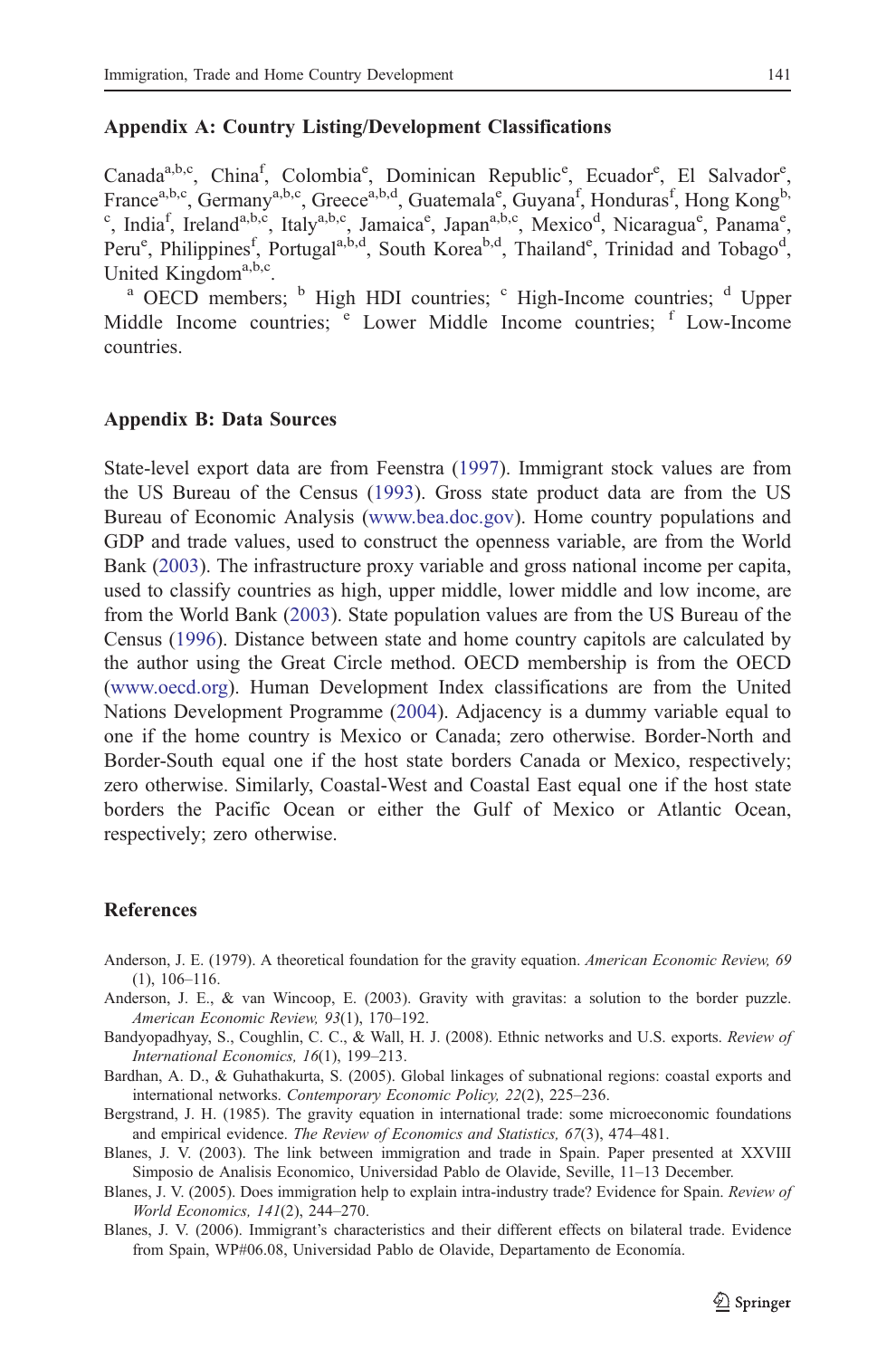- <span id="page-22-0"></span>Blanes, J. V., & Martín-Montaner, J. A. (2006). Migration flows and intra-industry trade adjustments. Review of World Economics, 127(3), 567–584.
- Boisso, D., & Ferrantino, M. (1997). Economic distance, cultural distance, and openness in international trade: empirical puzzles. Journal of Economic Integration, 12(4), 456–484.
- Bryant, J., Genc, M., & Law, D. (2004). Trade and migration to New Zealand. New Zealand Treasury Working Paper 04/18.
- Co, C. Y., Euzent, P., & Martin, T. (2004). The export effect of immigration into the usa. Applied Economics, 36(6), 573–583.
- Combes, P., Lafourcade, M., & Mayer, T. (2005). The trade creating effects of business and social networks: evidence from France. Journal of International Economics, 66(1), 1–29.
- Davis, D. (1995). Intra-industry trade: A Heckscher–Ohlin–Ricardo approach. Journal of International Economics, 39(3–4), 201–226.
- Deardorff, A. (1998). Determinants of bilateral trade: does gravity work in a neoclassical world? In J. Frankel (Ed.), The regionalization of the world economy. Chicago, IL: University of Chicago Press.
- Dunlevy, J. A. (2006). The impact of corruption and language on the pro-trade effect of immigrants: evidence from the American States. Review of Economics and Statistics, 88(1), 182–186.
- Eaton, J., & Kortum, S. (2002). Technology, geography and trade. Econometrica, 70(5), 1741–1779.
- Feenstra R. C. (1997) U.S. Exports, 1972–1994, with state exports and other U.S. Data. NBER Working Paper Number 5990
- Feenstra, R. C., Markusen, J., & Rose, A. (2001). Using the gravity equation to differentiate among alternative theories of trade. Canadian Journal of Economics, 34(2), 430–447.
- Girma, S., & Yu, Z. (2002). The link between immigration and trade: evidence from the U.K. Review of World Economics, 138(1), 115–130.
- Gould, D. M. (1994). Immigrant links to the home country: Empirical implications for U.S. bilateral trade flows. Review of Economics and Statistics, 76(2), 302-316.
- Greenaway, D., Mahabir, P. A., & Milner, C. (2007). "Does the presence of ethnic Chinese in trading partner countries influence bilateral trade flows with China?" Leverhulme Centre for Research in Globalisation and Economic Policy, University of Nottingham Working Paper.
- Head, K., & Ries, J. (1998). Immigration and trade creation: econometric evidence from Canada. Canadian Journal of Economics, 31(1), 47–62.
- Helliwell, J. F. (1997). National borders, trade and migration. Pacific Economic Review, 3(3), 165-185.
- Helpman, E., & Krugman, P. R. (1985). Market structure and foreign trade—Increasing returns, imperfect competition, and the international economy. Cambridge, MA: MIT Press.
- Herander, M. G., & Saavedra, L. A. (2005). Exports and the structure of immigrant-based networks: the role of geographic proximity. Review of Economics and Statistics, 87(2), 323–335.
- Hong, T. C., & Santhapparaj, A. S. (2006). Skilled labor immigration and external trade in Malaysia: A pooled data analysis. Perspectives on Global Development and Technology, 5(4), 351–366.
- Hutchinson, W. K. (2002). Does ease of communication increase trade? Commonality of language and bilateral trade. Scottish Journal of Political Economy, 49(5), 544-556.
- Mundra, K. (2005). Immigration and international trade: A semiparametric empirical investigation. Journal of International Trade & Economic Development, 14(1), 65–91.
- Piperakis, A. S., Milner, C., & Wright, P. W. (2003). Immigration, trade costs and trade: gravity evidence for Greece. Journal of Economic Integration, 18(4), 750–62.
- Rauch, J., & Trindade, V. (2002). Ethnic Chinese networks in international trade. Review of Economics and Statistics, 84(1), 116–130.
- Tadesse, B., & White, R. (2008). Cultural distance as a determinant of bilateral trade flows: do immigrants counter the effect of cultural differences? Applied Economic Letters, doi:[10.1080/13504850701719983.](http://dx.doi.org/10.1080/13504850701719983)
- United Nations Development Programme. (2004). Human development report 2004: Cultural Liberty in today's diverse world. New York: United Nations.
- US Bureau of the Census. (1993). Census of population and housing, 1990: Subject summary Tape File (SSTF) 1. The Foreign Born Population in the United States. Washington, DC: US Government Printing Office.
- US Bureau of the Census. (1996). Statistical yearbook of the immigration and naturalization service. Washington, DC: US Government Printing Office.
- Wagner, D., Head, K., & Ries, J. (2002). Immigration and the trade of provinces. Scottish Journal of Political Economy, 49(5), 507–525.
- White, R. (2007a). Immigrant-trade links, transplanted home bias and network effects. Applied Economics, 39(7), 839–852.